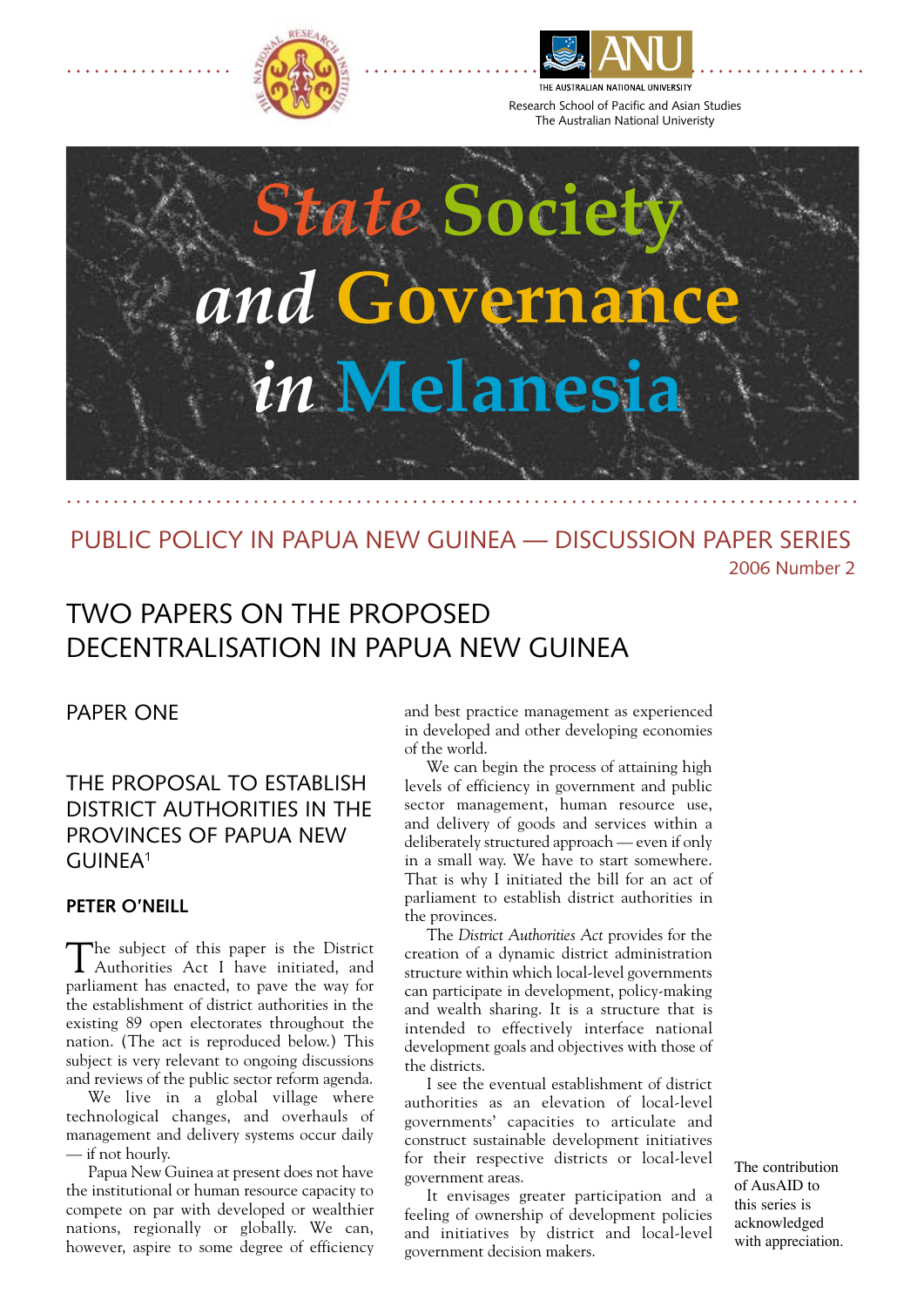It provides the means for active and direct participation of people in the process of effective and efficient government, providing opportunities for the people, institutions and interest groups who are at present excluded from the decision-making process or have been marginalized in the development process.

I believe it is time for Papua New Guineans, especially the leaders of this nation, to become seriously focused on issues that impact on the nation's gainful development, political stability, and capacity to deliver social and economic services to the population at large.

Papua New Guinea has undergone numerous changes, public sector and market reforms, right-sizing, down-sizing, structural adjustments and institutional capacity-building programs over the last thirty years. But we are still in the trial and error mode. We are still conducting reforms; we have not hit the right chord yet.

All of these exercises have been carried out in the interests of cost efficiency, equitable distribution of national wealth and development opportunities, maximized social and economic benefits to the people, efficient delivery of goods and services, poverty alleviation, and the creation of a foreign-investor-friendly reputation, amongst other things.

I recently had the privilege of being given a comprehensive briefing by the National Economic and Fiscal Commission on the research analysis that organization has undertaken, on a province-by-province basis, of the distribution of public wealth, availability of road transport infrastructure, frequency of airline flights, availability of services such as electricity supply and banking facilities, and other indicators. The disparities in affluence, basic life-support services, and essential infrastructure between provinces are criminal.

It is all too easy to say that we live in an imperfect country, governed by imperfect governments since independence, and forever struggling to make ends meet under everchanging economic, political and social conditions. If there are imperfections – and we can all point to numerous examples – then we must address them and create uniquely Papua New Guinean systems and structures to meet our nation's and our people's development needs. Those who are privileged to occupy political, public service, academic, or civic leadership positions cannot sit back and say that all is economically, socially and politically well in our nation.

Our multi-tiered system of delivery of public services and national development programs is not responsive to our people's or our nation's development needs and aspirations. Services, development, and gainful wealth-generating opportunities have to be made more accessible to every man, woman and child of this country. Over 80 per cent of the national population are rural dwellers. The majority of Papua New Guineans live a subsistence existence in villages and hamlets within defined district and local-level council boundaries. They are not residents of urban centres.

Government services, development, life-improvement and wealth-generation opportunities through improved and affordable compulsory education, health services and other social and economic services, must therefore be brought to the people. However, efforts to do this run into a lack of administrative capacity and structures to manage government funds and use resources effectively for development projects, public investment programs, and the provision of essential social services to our people. We need an appropriate administrative infrastructure to stop the rot.

My response has been to initiate the act of parliament to establish district authorities in the provinces. The objective of the act is to establish Authorities to implement the principal administrative functions of the *Organic Law on Provincial Governments and Local-level Governments* as specified under the *Local-level Governments Administration Act*, 1997.

District authorities, when they are established, should be seen as vehicles, or enabling administrative structures, to ensure the wise use of public funds for social and economic development projects that will maximize the living standards of the people within defined district boundaries or open electorates.

It is envisaged that the administrative structure that comes with the establishment of district authorities in each open electorate will remove cumbersome provincial bureaucratic red-tape, political preferences and biases, and other systemic flaws that have made it impossible to attain efficient delivery of basic life support and development services.

The initiative to establish district authorities within the framework of the present system of provincial governments and locallevel governments is intended to improve the delivery of goods and services, good governance, and accountable and transparent distribution of public wealth, and bring development opportunities and public investment programs directly to the people.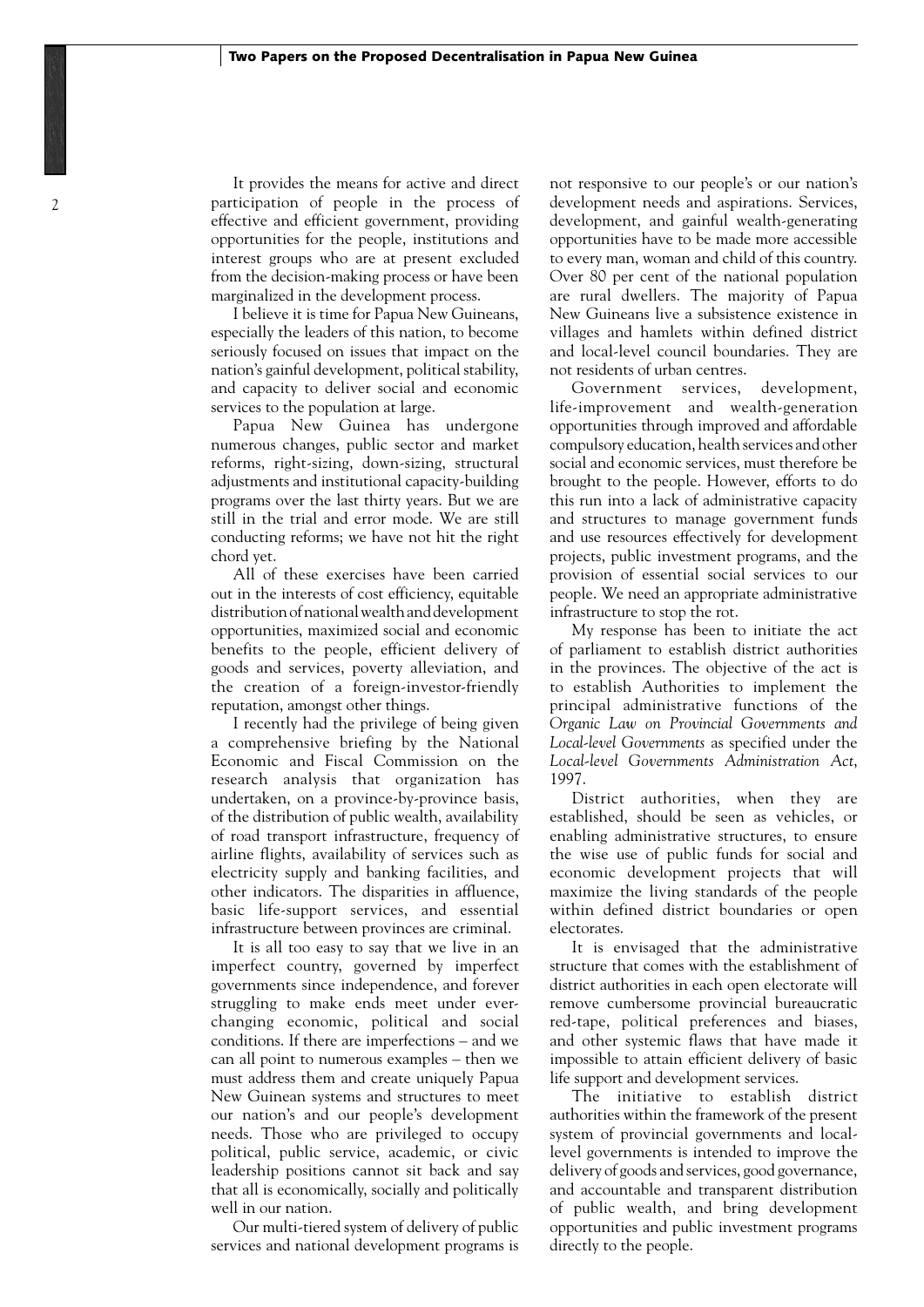The underlying intentions of establishing District Authorities are to ensure that:

- government funding and development resources will reach and directly benefit populations residing within a defined district boundary;
- elected leaders of the people, including council presidents, the MPs in respective open electorates or districts, and representatives each of churches, women and chambers of commerce, together with the district administrator and district treasurer as *ex officio* members, will participate in determining priorities for the allocation of development funding, and overseeing management control and the distribution of resources so as to accelerate improvement of the standards of living of the people;
- an objective and result-driven administrative structure is developed for effective, equitable and efficient delivery of public services, government resources and development projects to populations living within the district or open electorate;
- district and local-level government decision makers, the local MP, and other stakeholders and development partners get the opportunity to directly participate in making policies and decisions that determine the development agenda of their district and LLG area.

The move towards setting up district treasuries compliments the district authorities concept, as it provides the vital financial services linkage.

The district authorities will be supported by structural units, similar to the joint district planning and budget priorities committees chaired by the open MPs, which will meet twice in each three calendar months.

## Author note

The Honourable Peter O'Neill, MP is the member for Ialibu-Pangia Open and leader of the opposition in the National Parliament of Papua New Guinea.

## Endnotes

<sup>1</sup> This paper was presented to a seminar at the National Research Institute on 6 April 2006.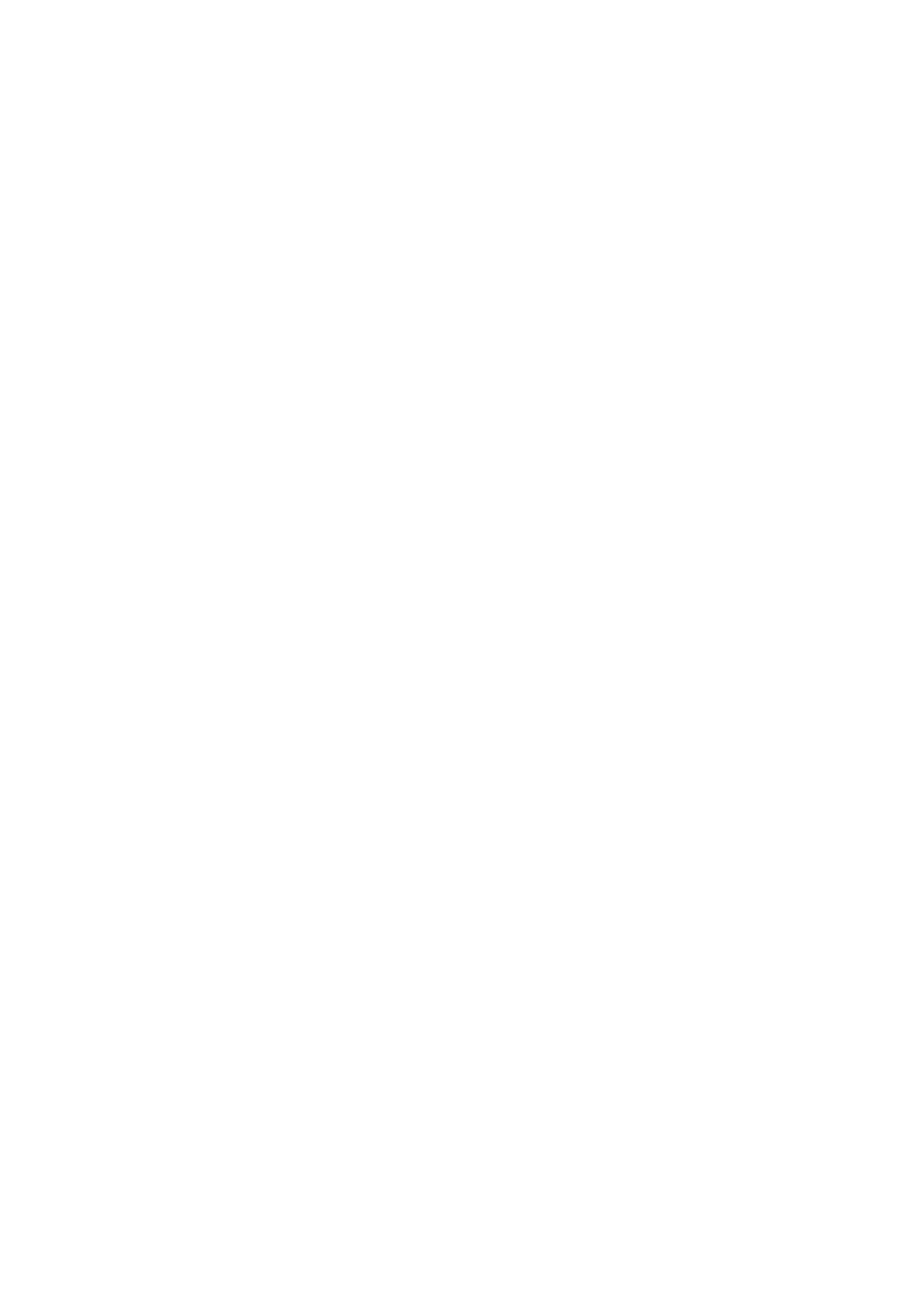

# Pational Ga3ette

# *PUBLISHED BY AUTHORITY*

(Registered at the General post Office, Port Moresby, for transmission by post as a Qualified Publication)

# **No. G22] PORT MORESBY, MONDAY 30th JANUARY [2006**

Draft of: 20/01/06

INDEPENDENT STATE OF PAPUA NEW GUINEA

THE CONSTITUTION

#### **ALTERATION TO THE ORGANIC LAW ON PROVINCIAL GOVERNMENTS AND LOCAL-LEVEL GOVERNMENTS**

THE Honourable Member for Ialibu Pangia, Peter O'Neill, proposes to alter the *Organic Law on Provincial Governments and Local-Level Governments*, and pursuant the Section 12(2) (Making of alterations to the Constitution and Organic Laws) of the Constitution, I, Jeffery Nape, Speaker of the National Parliament, hereby publish the proposed law:-

Draft of: 20/01/06

#### INDEPENDENT STATE OF PAPUA NEW GUINEA

PROPOSED LAW TO ALTER THE ORGANIC LAW ON PROVINCIAL GOVERNMENTS AND LOCAL-LEVEL **GOVERNMENTS** 

The Organic Law on Provincial Governments and Local-Level Governments (Amendment No. ) Law

#### **ARRANGEMENT OF CLAUSES**

- 1. Provincial Government and Provincial Legislature (Amendment of Section 10).
- 2. The Deputy Provincial Governor (Amendment of Section 18).
- 3. Provincial and Local-level Administrative System (Amendment of Section 72).
- 4. Functions of the Provincial and District Administrator (Amendment of Section 74).

Draft of: 20/01/06

#### INDEPENDENT STATE OF PAPUA NEW GUINEA

#### **ORGANIC LAW ON PROVINCIAL GOVERNMENTS AND LOCAL-LEVEL GOVERNMENTS (AMEND-MENT LAW No. ) LAW**

being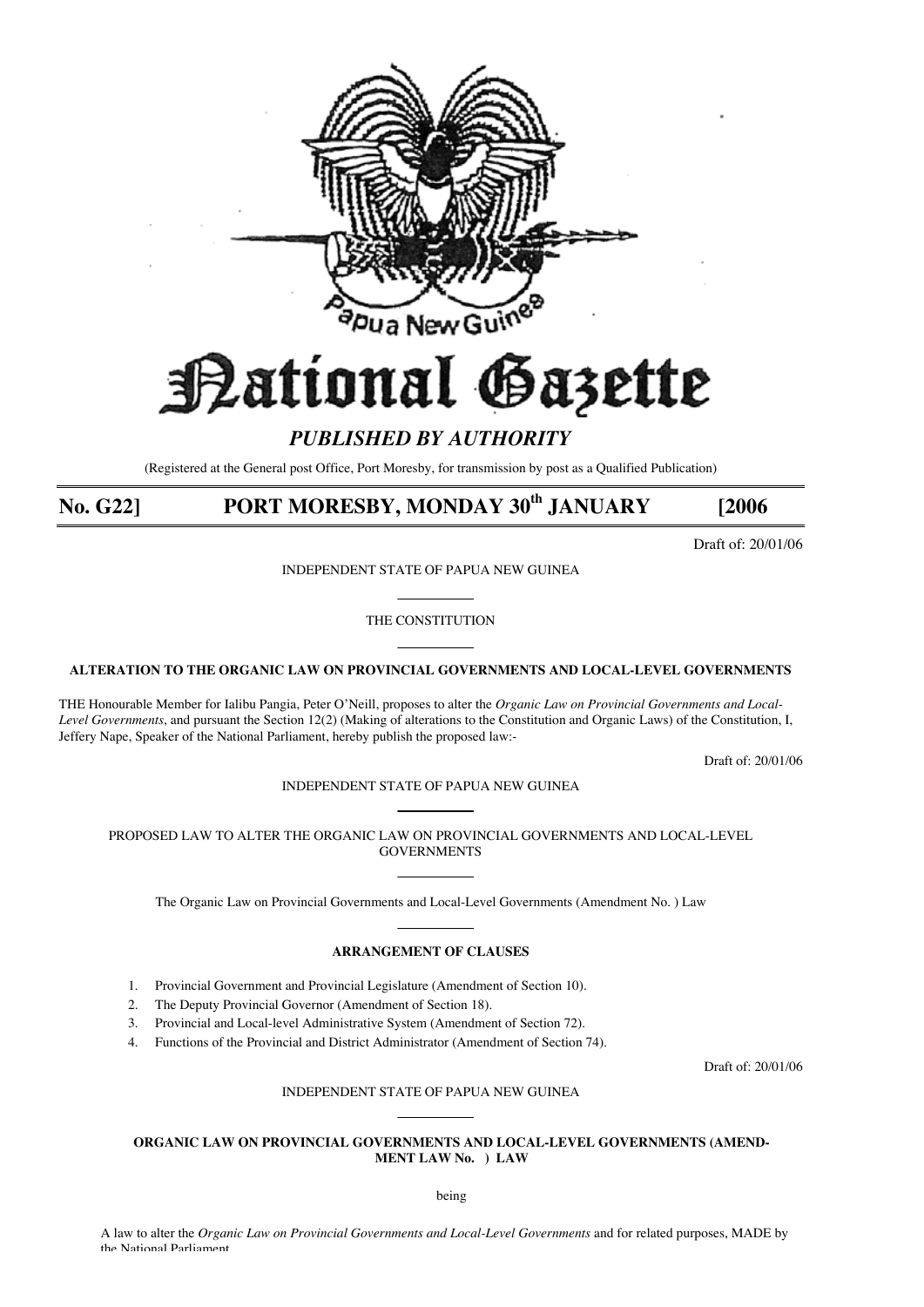#### **Proposed Law on the Provincial Governments and Local-Level Governments (Amendment Law No. ) Law:-** *continued*

#### **1. PROVINCIAL GOVERNMENT AND PROVINCIAL LEGISLATURE (AMENDMENT OF SECTION 10).**

Section 10 of the Organic Law is amended in Subsection 3 by repealing Paragraphs (*b*) and (*c*).

#### **2. THE DEPUTY PROVINCIAL GOVERNOR (AMENDMENT OF SECTION 18).**

Section 18 of the Organic Law is amended:-

- (a) in Subsection (2) by repealing "Section 10(3)(*b*) and (*c*) and replacing them with the following:- "Section 10(3)(*a*)"; and
- (b) by repealing Subsections (3) and (4) and replacing them with the following:-
	- "(3) If the Deputy Provincial Governor:-
		- (a) is dismissed from the office in accordance with Section 20; or
		- (b) is appointed:-
			- (i) a Minister or a Vice-minister in the National Government; or
			- (ii) the Speaker of Deputy-Speaker of the Parliament; or
			- (iii) the Leader or Deputy Leader of the Opposition in the Parliament; or
			- (iv) the Chairman of the Permanent Parliamentary Public Works Committee; or
			- (v) the Chairman of the Permanent Parliamentary Public Accounts Committee; or
			- (vi) to an office which has powers and privileges equivalent to a those of a Minister; or
		- "(c) resigns his office by written notice to the Minister responsible for the provisional government and local-level government matters; or, and
		- "(d) is, in the opinion of two medical practitioners appointed for the purpose by the National Authority responsible for the registration or licensing of medical practitioners, unfit, by reasons of physical or mental incapacity, to carry out the duties of his office; or
		- "(e) is otherwise disqualified by law or ceases to be a member of the Provincial Assembly or of the National Parliament,

he shall be deemed to have vacated the office of the Deputy Provincial Governor.

- "(4) If the Deputy Provincial Governor vacates his office in accordance with Subsection (3), the Provincial Assembly shall elect the Deputy Provincial Governor in accordance with Subsection (2).
- "(5) Where the Deputy Provincial Governor vacates his office in accordance with Subsection (3)(*a*), (*b*), (*c*) or (*d*), he shall continue to hold office as a member of the Assembly, and is eligible to be re-elected as the Deputy Provincial Governor".

#### **3. PROVINCIAL AND LOCAL-LEVEL ADMINISTRATIVE SYSTEM (AMENDMENT OF SECTION 72).**

Section 72 of the Organic Law is amended in Subsection  $(2)(a)$  by adding the following new subparagraph:

"(iv) District Authorities; and".

#### 4. **FUNCTIONS OF THE PROVINCIAL AND DISTRICT ADMINISTRATOR (AMENDMENT OF SECTION 74)**

Section 74 of the Organic Law is amended in Subsection (3) as follows:-

(a) By deleting the termination mark (full stop) in Paragraph (*b*) and adding the following:-

";and:; and

- (b) By inserting the following new paragraph:-
	- "(c) "policy direction, functions and directions as from time to time issued by the Authority or as directed to him by the Authority.".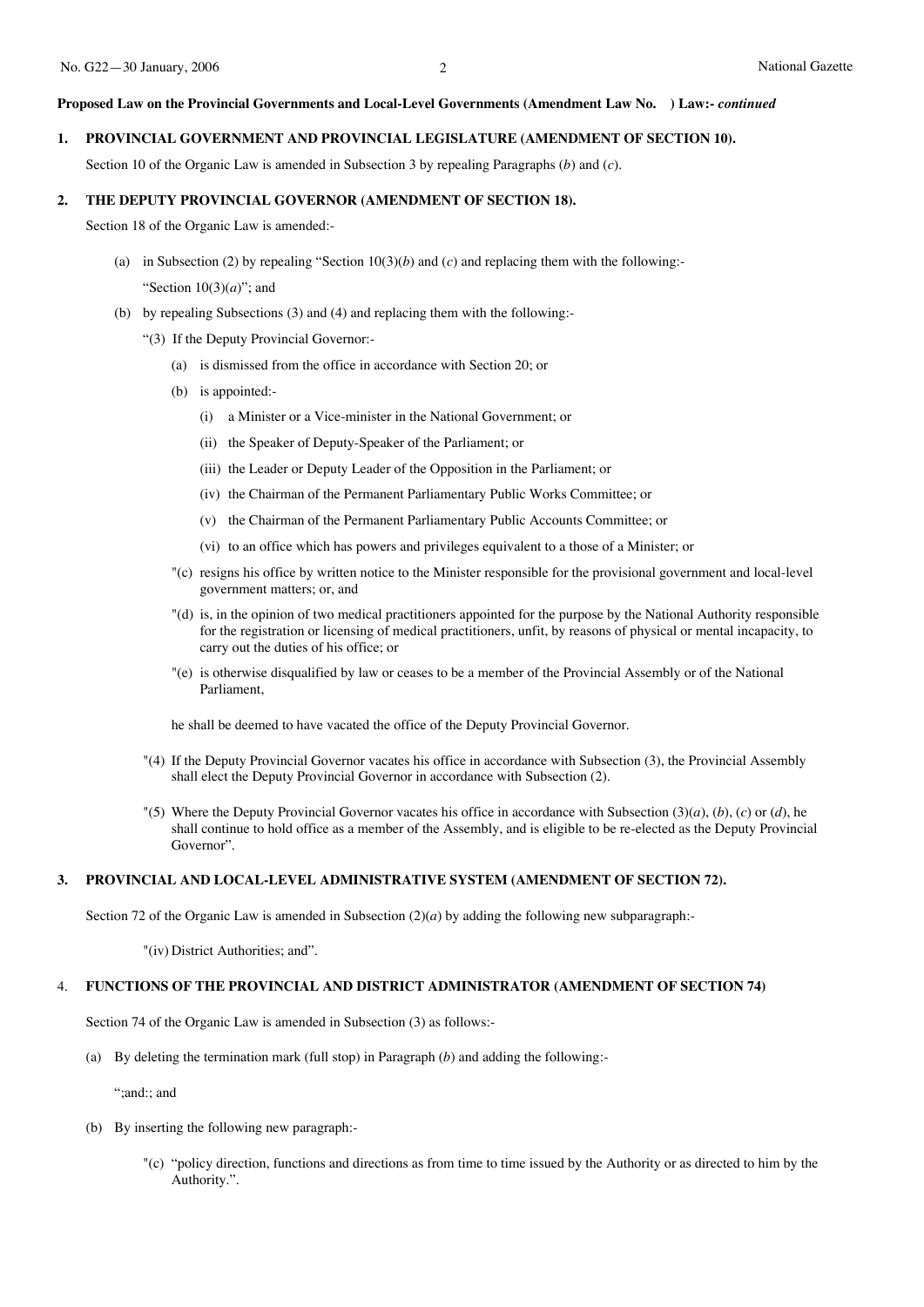#### INDEPENDENT STATE OF PAPUA NEW GUINEA

#### A BILL

#### for

## AN ACT

#### entitled

#### *District Authority Act 2005*

#### **ARRANGEMENT OF CLAUSES**

#### PART I. –PRELIMINARY

- 1. Compliance with Constitutional Requirements.<br>2. Purpose and Object of the Act and Authorities.
- Purpose and Object of the Act and Authorities.
- 3. Application.
- 4. Interpretation.

#### PART II. –DISTRICT AUTHORITY

#### *Division 1. –Establishment of Authorities*

- 5. Establishment, etc. of the Authority.
- 6. Functions of an Authority.<br>7. Powers on an Authority.
- 7. Powers on an Authority.<br>8. Head Office.
- Head Office.

#### *Division 2. –Composition of the Authorities*

- 9. Composition on the Authority.
- 10. Filling of vacancies.
- 11. Chairman of the Authority.
- 12. Deputy Chairman.

#### DISTRICT AUTHORITY

- 13. Leave of Absence.
- 14. Resignation.
- 15. Vacation of office.
- 16. Vacancy not to affect powers and functions.
- 17. Meeting of an Authority
- 18. Disclosure of interest.
- 19. Committees of an Authority.
- 20. Reports.
- 21. Delegation.
- 22. Secretariat and support staff.
- 23. General Obligations.
- 24. Failure to co-operate with the Authority to amount to misconduct.

#### PART III. –FINANCE

- 25. Sources of finance.
- 26. Application of *Public Finances (Management) Act* 1986.
- 27. Application of *Audit Act* 1989

#### PART IV. –SUSPENSION

- 28. Suspension.
- 29. Effect of suspension.
- 30. Appointment of manager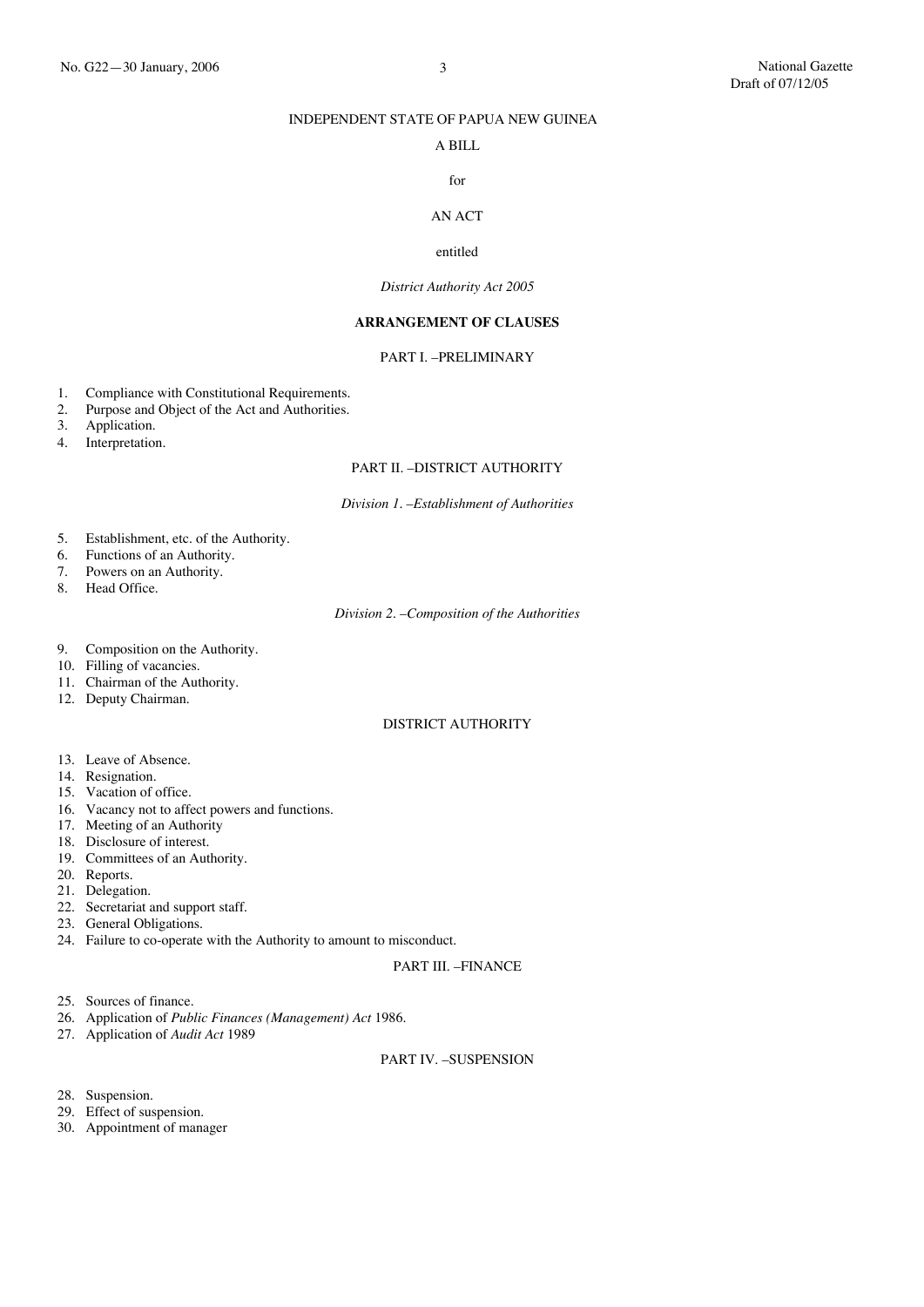#### **Arrangement of Clauses –** *continued*

#### PART V. –MISCELLANEOUS

31. Agency functions.

32. Protection from personal liability.

33. Confidentiality.

34. Regulations.

Draft of 07/12/05

#### INDEPENDENT STATE OF PAPUA NEW GUINEA

#### A BILL

 $f_{\Omega}r$ 

#### AN ACT

#### *District Authorities Act* 2005

being

An Act to establish District Authorities for Districts and to define their powers and functions, and for related purposes, MADE by the National Parliament to come into operation in accordance with a notice published in the *National*

 *Gazette* by the Head of State, acting on the advice of the Minister.

#### PART I. –PRELIMINARY

#### **1. COMPLIANCE WITH CONSTITUTIONAL REQUIREMENTS**

- (1) This Act, to the extent that it regulates or restricts a right or freedom referred to in Subsection III.3.C (qualified rights) of the Constitution, namely:-
	- *(a)* the right to freedom from arbitrary search and entry conferred by Section 44 of the Constitution; and
	- *(b)* the right to privacy conferred by Section 49 of the Constitution,

is a law that is made for the purpose of giving effect the public interest in public welfare.

(2) For the purposes of Section 41 of the *Organic Law on Provincial Government*, it is hereby declared that this law relates to a matter of national interest.

#### **2. PURPOSE AND OBJECT OF THE ACT AND AUTHORITIES**

The objects and the purposes of the Act and the Authorities are to implement the principal administrative functions as specified under Section 45 (Principle administrative functions of the Local-level Governments) of the Organic Law on the Provincial Governments and Local-level Governments of the Organic Law on the Provincial Governments and Local-level Governments to achieve the following:-

- *(a)* to bring governments funding and resources directly to the people within the Districts;
- *(b)* to enable elected leaders of the people, to determine priorities for allocation of funding and to oversee management control and distribution of resources so as to accelerate improvement of the standards to living of the people;
- *(c)* to ensure that resources are equitably distributed in the Districts;
- *(d)* to encourage co-operation among both the government and the non-governmental agencies or persons engaging in development activities in the Districts.

#### **3. APPLICATION**

- (1) Subject to the Organic Law, this Act applies to all Districts.
- (2) Notwithstanding any other laws, all laws, acts, matters or things that are inconsistent with provisions of this Act are, to the extent of inconsistency, invalid and effective and the provisions of this Act shall prevail.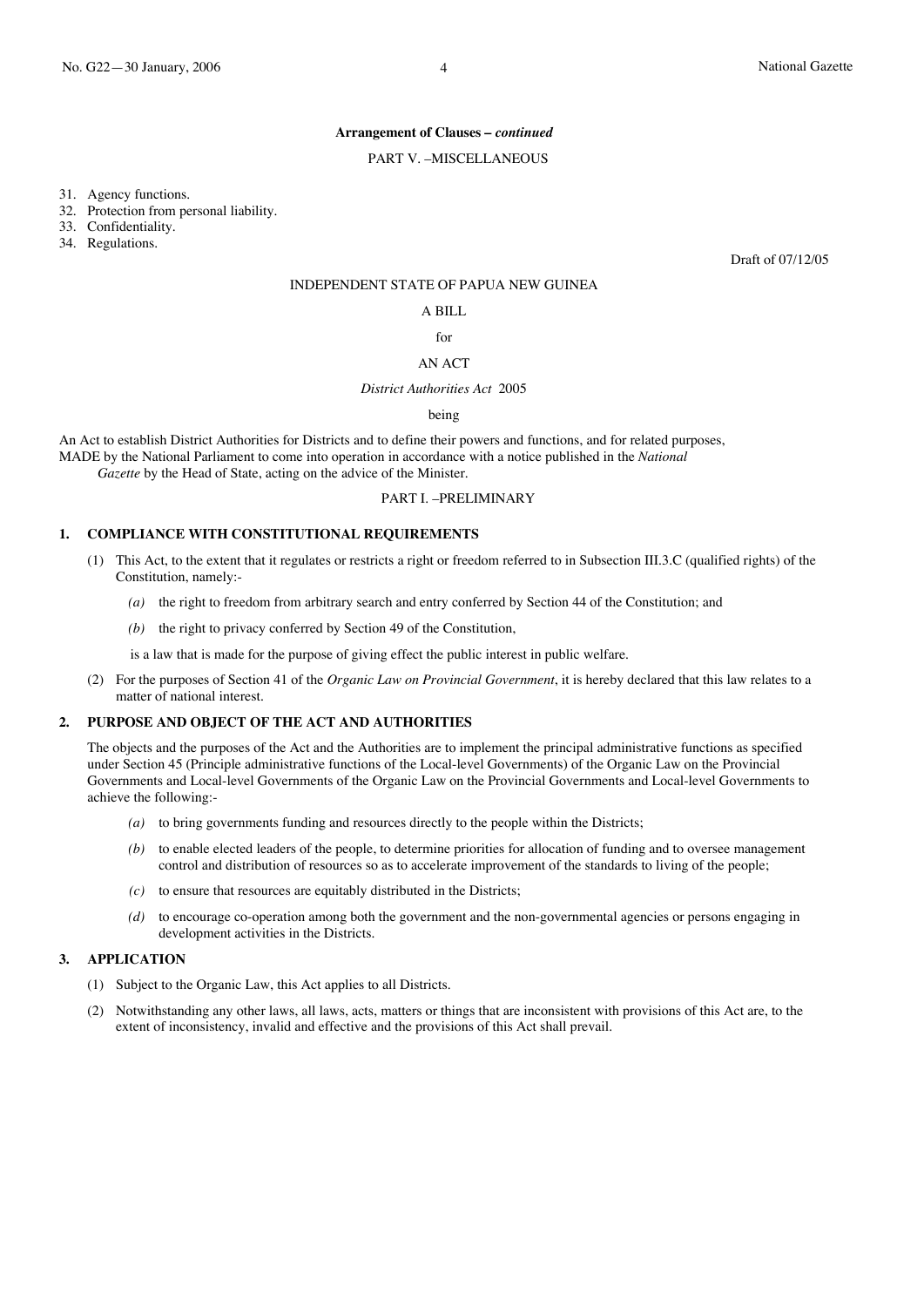#### **4. INTERPRETATION**

In this Act, unless the contrary intention appears:-

"Authority" means a District Authority established under Section 5 of this Act;

"District" in relations to an Authority, means the area of Local-level Governments in and for which the Authority is established;

"Member" means the Member of the National Parliament representing the electorate in the province which the Authority is established;

"Organic law" means the Organic Law on the Provincial Governments and Local-level Governments;

"this Act" includes the Regulation.

#### PART II. -DISTRICT AUTHORITIES

*Division 1 –Establishment of Authorities*

#### **5. ESTABLISHMENT, ETC., OF THE AUTHORITY**

- (1) A District Authority for each District in hereby established.
- (2) The Authority:-
	- *(a)* is a body corporate with perpetual succession; and
	- *(b)* shall have a common seal; and
	- *(c)* may acquire, hold and dispose of property; and
	- *(d)* may sue and be sued in its corporate name.
- (3) All courts, Judges and persons acting judicially shall take judicial notice of the common seal of the Authority affixed to a document and shall presume that it was duly affixed.

#### **6. FUNCTIONS OF AN AUTHORITY**

Subject to this Act and the Organic Law, the functions of an Authority are:

- *(a)* To assist in the proper and efficient administration and management of the District; and
- *(b)* to assist in the proper and efficient administration of all government services including health, education, law and order, infrastructure maintenance and extension services; and
- *(c)* in consultation with the District Services of the Provincial and Local-level Government Administrative Services to formulate policies in relation to the powers of the Local-level Governments under Section 44 of the Organic Law; and
- *(d)* in consultation with the District Administrator, to assist the Joint District Planning and Budget Priorities Committee to perform its functions under Section 33A of the Organic Law; and
- *(e)* make provisions for appointment of personnel to provide support services for Local-level Governments.

#### **7. POWERS ON AN AUTHORITY**

- (1) Subject to this Act, an Authority has power to do all things necessary or convenient to be done for or in connexion with the achievements of its objects and the performance of its functions, and in principle achieving or promoting any of the subject matters specified in Section 44 (*Law Making powers on the Local-level Governments*) of the Organic Law.
- (2) Without limiting the generality of Subsection (1), the power of an Authority under that subsection includes power to:-
	- *(a)* take such action as it deems necessary or desirable for the maintenance of public assets for the benefit of the people of the District; and
	- *(b)* carry out any such works for the benefit of the people in the District; and
	- *(c)* provide or co-operate with any department of the national government and a provincial government or other body in providing any public or social service to the people in the District; and
	- *(d)* subject to this Act and Organic Law, do all such things as seem to it necessary or desirable for performing its powers and functions under this Act.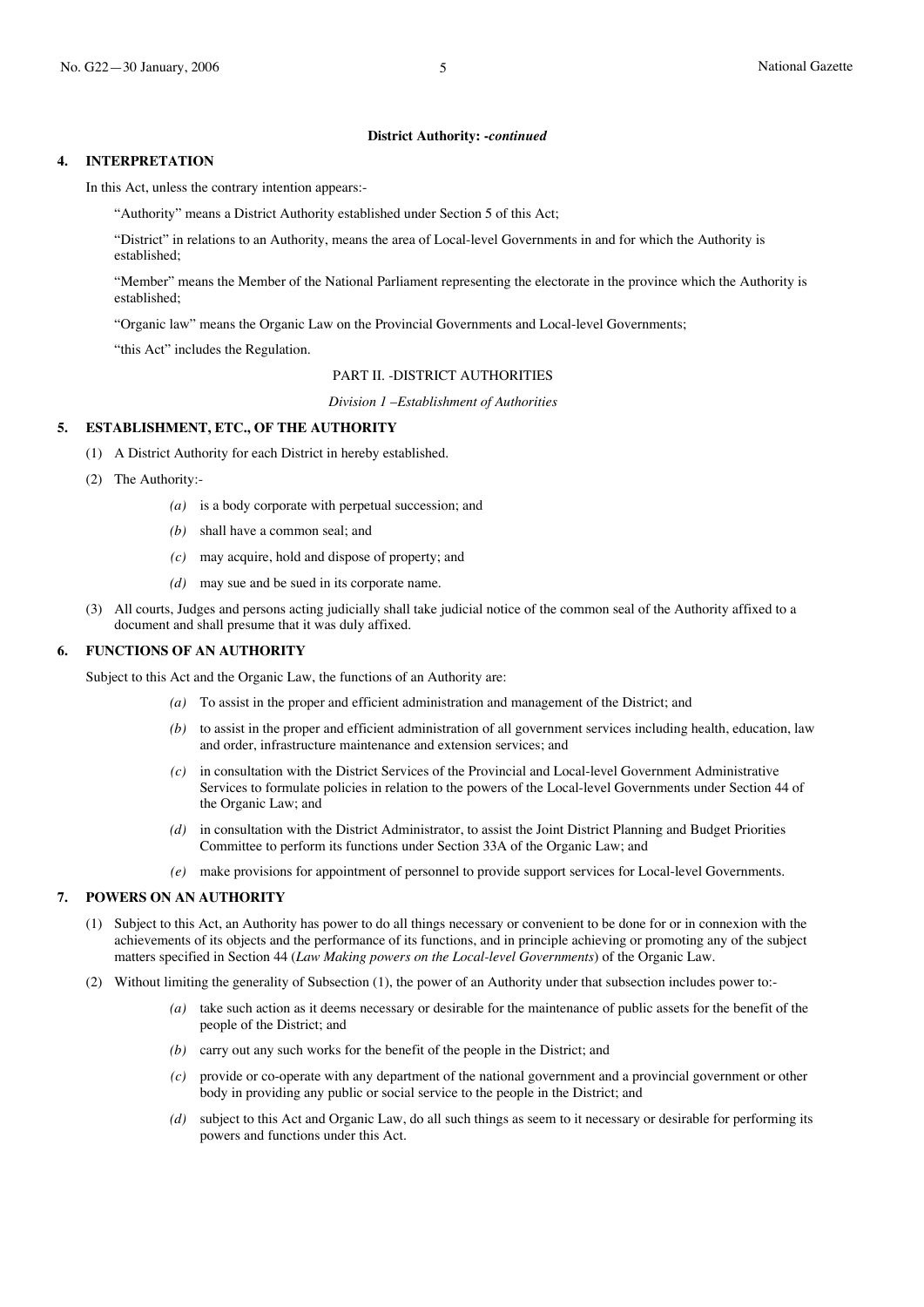#### **8 HEAD OFFICE**

An Authority shall have an office which, for the purposes of this Act and the Authority shall be referred to as the 'Authority Office' and:-

- *(a)* in which all the records and documents of the Authority shall be kept; and
- *(b)* to which all correspondence shall be addressed; and
- *(c)* subject to any direction of the Authority, in which all the meetings of the Authority shall be held.

*Division 2 –Membership of Authorities*

#### **9 COMPOSITION OF THE AUTHORITY**

- (1) Subject to the Organic Law, the members of the Authority shall consist of:-
	- *(a)* the Member of Parliament representing the open electorate, *ex officio*; and
	- *(b)* the Presidents of the Rural Local-level Governments, *ex officio*; and
	- *(c)* the District Administrator, *ex officio*; and
	- *(d)* the District Treasurer, *ex officio*; and
	- *(e)* one person representing the Churches nominated buy the Council of Churches in PNG; and
	- *(f)* one person representing the PNG National Council of Women, nominated by the Council; and
	- *(g)* one person representing the Papua New Guinea Chamber of Commerce nominated by that Chamber
- (2) The members of the Authority referred to in Subsection  $(1)(e)$ ,  $(f)$  and  $(g)$ :-
	- *(a)* shall be appointed in accordance with the *Regulatory Statutory Authorities Act* 2004; and
	- *(b)* shall be appointed for a term not exceeding three years; and
	- *(c)* shall hold office on such terms and conditions as are determined under the *Boards (Fees and Allowances) Act* (Chapter 299); and
	- *(d)* are eligible for re-appointment; and
	- *(e)* shall be ordinary resident in the District.

#### **10 FILLING OF VACANCIES**

Where there is a vacancy in the membership of the Authority (other than a vacancy in the offices referred to in Section  $9(1)(a)$ , (*b*), (*c*) and (*d*):-

- *(a)* an appointment to fill the vacancy shall, subject the Paragraphs (*b*) and (*c*) of this section, be made as soon as practicable and in any case not later than three months after the date on which the vacancy occurs; and
- *(b)* the appointment shall be made in accordance with Section 9 and the person so appointed shall hold office, subject to the Act, for the balance of his predecessor's term of office; and
- *(c)* where the vacancy occurs within three months before the expiration of the term of office the vacancy shall remain unfilled for the remainder of the term.

#### **11 CHAIRMAN OF THE AUTHORITY**

- (1) There shall be a Chairman of an Authority.
- (2) The Member of the National Parliament representing the open electorate shall be the Chairman of the Authority.

#### **12 DEPUTY CHAIRMAN**

- (1) The members of the Authority shall elect one of the members referred to in Section 9(*b*) to be the Deputy Chairman of the Authority.
- (2) Subject to this Act, except by express authority in writing by the Chairman, the Deputy Chairman may act as Chairman only in the absence of the Chairman or if the Chairman is unable to perform the duties of his office.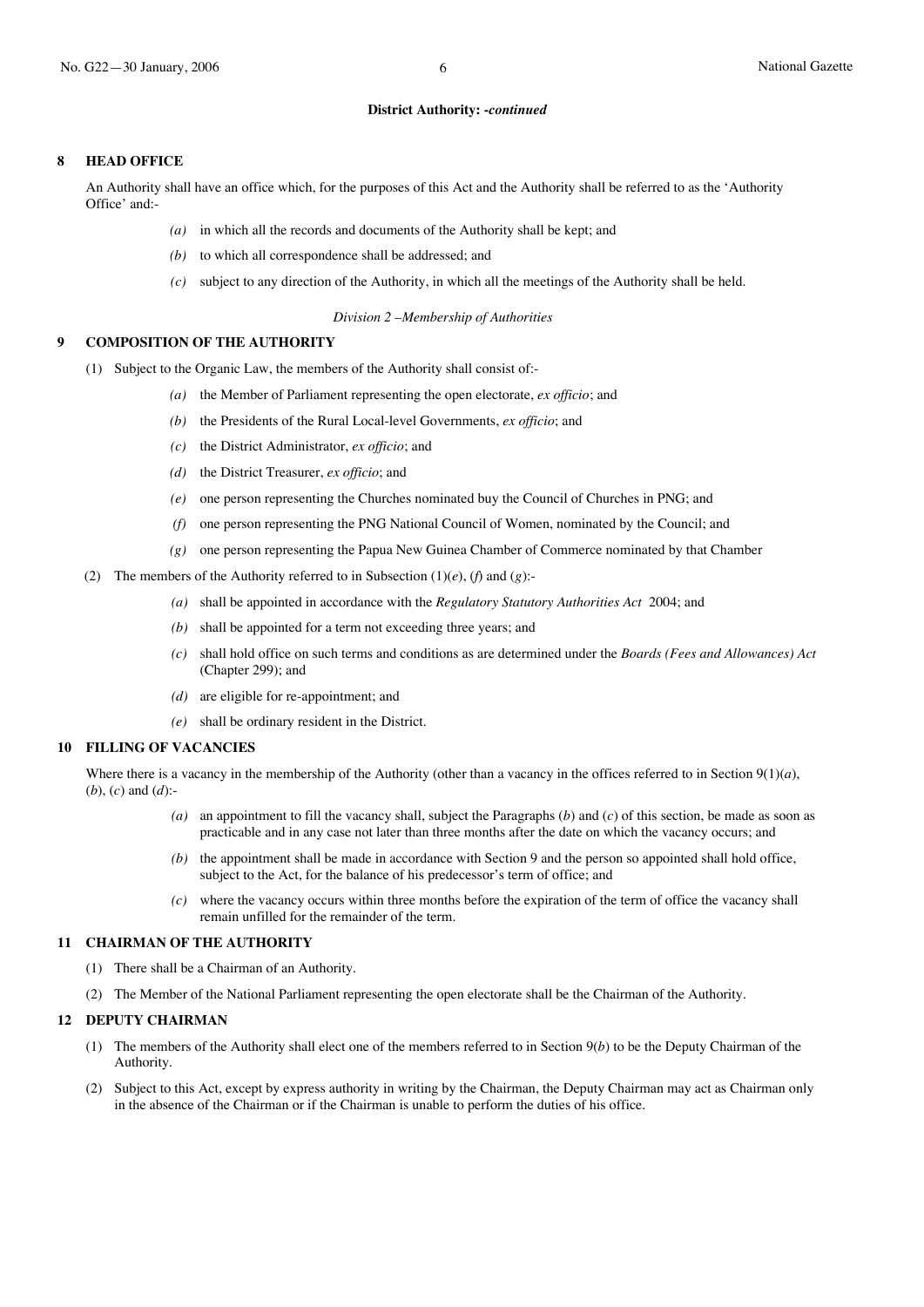#### **13 LEAVE OF ABSENCE**

The Authority may grant leave of absence to a member of the Authority on such terms and conditions as the Minister determines.

#### **14 RESIGNATION**

A member of an Authority may resign his office by written notice to the Authority.

#### **15 VACATION OF OFFICE**

- (1) A vacancy occurs when a member, other than the members specified under Section  $9(1)(a)$ ,  $(b)$ ,  $(c)$  and  $(d)$  of the Authority:-
	- *(a)* becomes permanently incapable of performing his duties; or
	- *(b)* resigns his office under Section 14; or
	- *(c)* is without valid reason absent from three consecutive meetings of the Authority; or
	- *(d)* fails to comply with lawful directions of the Authority given under this Act; or
	- *(e)* becomes bankrupt, or applies to take the benefit of any law for relief of bankrupt or insolvent debtors, compounds with his creditors or makes an assignment of remuneration for their benefit; or,
	- *(f)* is convicted of an offence punishable under a law by a term of imprisonment for one year of longer and as a result is sentenced to imprisonment,

the Minister shall terminate his appointment.

- (2) The Minister may at any time by written notice advise a member, other than the members specified under Section 9(1)(*a*), (*b*), (*c*) and (*d*), that he intends to terminate his appointment on the grounds of inefficiency, incapacity or misbehaviour.
- (3) Within 14 days of the receipt of a notice under Subsection (2), the member may reply in writing to the Minister who shall consider the reply, and, where appropriate, terminate the appointment.
- (4) Where the member referred to in Subsection (2) does not reply in accordance with Subsection (3), his appointment is terminated.

#### **16 VACANCY NOT TO AFFECT POWERS AND FUNCTIONS**

The exercise of a power or the performance of a function of an Authority is not invalidated by reason only of a vacancy in the membership in the Authority.

#### **17 MEETINGS OF AN AUTHORITY**

- (1) An Authority shall meet at such times and places as the Chairman determines, or, in his absence the Deputy Chairman determines, but shall:-
	- *(a)* meet at least twice in each period of 3 calendar months; and
	- *(b)* not meet at the same time as the meetings of the National Parliament, the Provincial Assembly or a Locallevel Government
- (2) Notwithstanding that the time and place have been determined under Subsection (1), a meeting of the Authority shall be called:-
	- *(a)* By the Chairman or in the absence of the Chairman by the Deputy Chairman acting in his place, or
	- *(b)* By the members of the Authority, being a number not less than three, in writing, so request.
- (3) Notice of a meeting shall be given personally or by post, by the Chairman or, at his direction, the Executive Officer to each member at least seven days before the meeting is to be held.
- (4) Where a direction or request is received for a meeting under Subsection (2), the Chairman or the Deputy Chairman acting in his place shall call the meeting within 14 days of the receipt of the direction or request.
- (5) At a meeting of the Authority:-
	- *(a)* three members, of whom the Chairman or the Deputy Chairman is one, are a quorum; and
	- *(b)* all matters before the meeting shall be determined in accordance with a majority of the votes; and
	- *(c)* the Chairman has a deliberative and, in the event of an equality of votes, a casting vote.
- Subject to this Act, the Authority may otherwise determine its own procedures.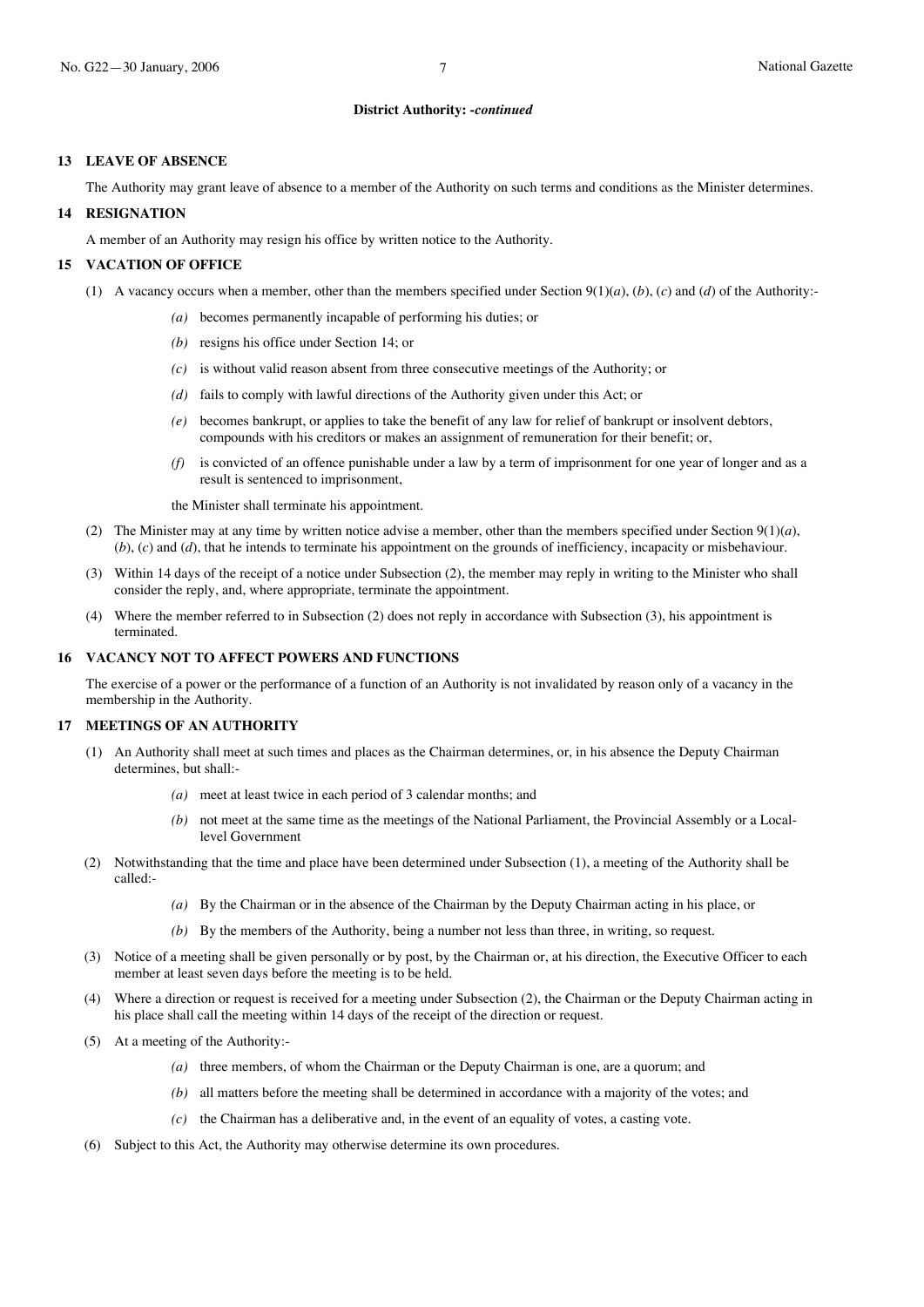#### **18 DISCLOSURE OF INTERESTS**

- (1) A member who has a direct interest in a matter being considered or about to be considered by an Authority shall, as soon as possible after the relevant facts have come to his knowledge, disclose the nature of the interest at a meeting of the Authority.
- (2) A disclosure under Subsection (1) shall be recorded in the minutes of the meeting of the Authority and, unless the Authority determines otherwise, the member shall not:-
	- *(a)* be present during an deliberation of the Authority with respect the that matter; or
	- *(b)* take part in any decision of the Authority with respect to that matter.

#### **19 COMMITTEES OF AN AUTHORITY**

- (1) An Authority may, from time to time, establish Committees of the Authority, to advice the Authority on such matter as the Authority considers necessary.
- (2) In establishing a Committee under Subsection (1), the Authority may:-
	- *(a)* appoint such persons, including members, as it considers necessary; and
	- *(b)* specify the functions, powers and procedures of the Committee.

#### **20 REPORTS**

- (1) An Authority shall furnish the Minister responsible for Local-level Governments a report on the progress and performance of the Authority in relation to its functions before 31 March each year and the Minister shall table such report at the first sitting of the National Parliament each year.
- (2) The Authority shall also furnish to the Ministers such other reports as the Minister may require at such intervals as the Minister may determine.

#### **21 DELEGATION**

An Authority may delegate, by instrument under its seal, to any person or body of its powers and functions under than Act (except this power of delegation).

*Division 3*. –*Secretariat, etc.*

#### **22 SECRETARIAT AND SUPPORT STAFF**

- (1) The District Administrator shall:-
	- *(a)* be the Executive Officer of an Authority; and
	- *(b)* ensure adequate services and support staff is accorded to the Authority
- (2) A person, required under Subsection  $(1)(b)$  to provide the services of the Authority, who is an officer of the National Public Services:-
	- *(a)* shall be deemed to have been seconded to the support staff of the Authority; and
	- *(b)* shall, during his period of deemed secondment, be paid his salary and other entitlements as an officer or employee of the State, by the government department or governmental body which, immediately prior to the offer's deemed secondment, the offer was employed with.
- (3) The service on the support staff of the Authority of an officer shall be counted as services in the National Public Services for the purposes of determining his rights(if any) in respect of:-
	- *(a)* leave of absence on the grounds of illness; and
	- *(b)* furlough or pay in lieu of furlough (including pay to dependants on the death of the officer).

#### **23 GENERAL OBLIGATIONS**

All government departments, public authorities, bodies, instrumentalities of the State, and their officers and employees are required to cooperate and assist an Authority in carrying out its functions under this Act.

#### **24 FAILURE TO CO-OPERATE WITH THE AUTHORITY TO AMOUNT TO MISCONDUCT**

- (1) Where a public authority referred to in Section 23 fails to co-operate or assist an Authority in the performance by the Authority of its functions under this Act:-
	- *(a)* in the case of a public authority other than a Department the person having deemed to have failed to cooperate is considered to have been guilty of misconduct or misbehaviour and is liable to be dismissed or removed from office; and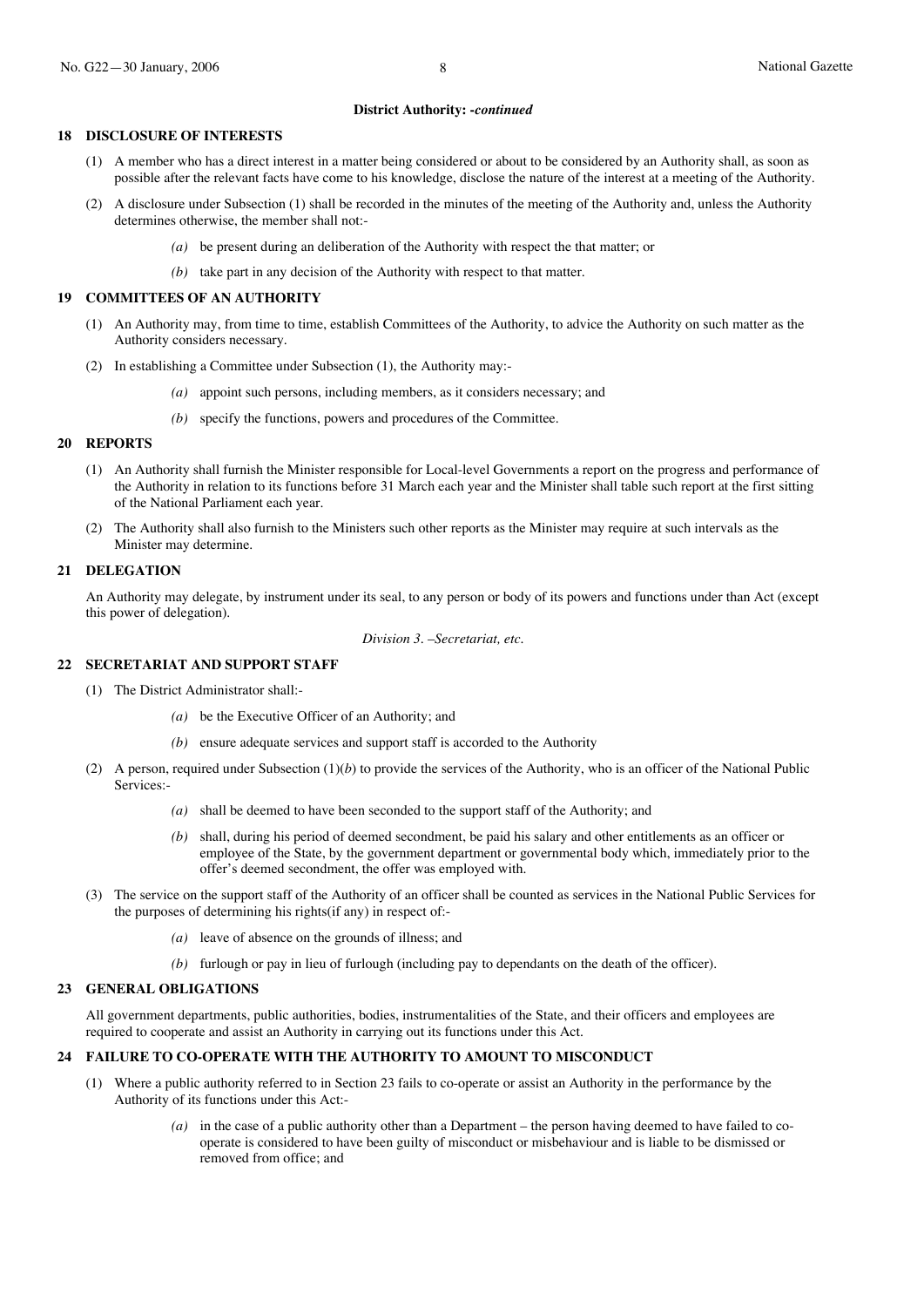*(b)* in the case of a Department – the Department Head and every officer concerned is guilty of negligence in the discharge of his duties,

under the *Public Services (Management) Act 1986* or any other appropriate law.

- (2) For the purposes of Subsection (1), a government department, a public authority or public body or a person employed by a government department, public authority or public body fails to co-operate with an Authority if it or he fails, within a reasonable time:-
	- *(a)* to comply with a notice issued by the Authority; or
	- *(b)* to comply with a direction by the Authority; or
	- *(c)* to answer correspondence from the Authority; or
	- *(d)* otherwise, to assist the Authority in the performance of its functions to the extent that such assistance is within the functions and powers of the public authority or person.

#### PART III. -FINANCE

#### **25 SOURCES OF FINANCE**

- (1) The sources of finance for an Authority shall include:-
	- *(a)* grants and aids from the National Government, the Provincial Governments and the Local-level Governments within the District; and
	- *(b)* contributions or donations from private persons and bodies; and
	- *(c)* fees for work carried out by the Authority on a contractual or agency basis for a governments or a private person or body.

#### **26 APPLICATION OF** *PUBLIC FINANCES (MANAGEMENT) ACT* **1986**

Part VIII of the *Public Finances (Management) Act* 1986 applies to and in relation to an Authority.

#### **27 APPLICATION OF THE** *AUDIT ACT* **1989**

The accounts of an Authority shall be audited in accordance with Part III of the *Audit Act* 1989.

#### PART IV. –SUSPENSION

#### **28 SUSPENSION**

- (1) Where in the opinion of the Minister:-
	- *(a)* the business of the Authority is:-
		- (i) being negligently, improperly, inefficiently, fraudulently or badly conducted; or
		- (ii) being so conducted in a manner that is not in the best interest or welfare of the District or of people in the District; or
	- *(b)* An Authority is not properly carrying out it's duties imposed under this Act or any other law,

the Minister may, by written notice addressed to the Chairman of the Authority, suspend the Authority, subject the Subsection (2), for a period of two months within which an investigation shall instituted and completed an remedial action taken to correct the cause of the suspension.

(2) Unless a suspension under Subsection (1) is previously confirmed, varied or revoked by the Minister, it lapses at the end of one month.

#### **29 EFFECT OF SUSPENSION**

The suspension of an Authority under Section 28 does not affect:-

- *(a)* any right, privilege, obligation or liability, acquired, accrued or incurred by the Authority, or
- *(b)* any investigation, legal proceeding or remedy in respect of a suspended power or function; or
- *(c)* any investigation, legal proceeding or remedy in respect of any such right, privilege, obligation or liability,

and any such right, privilege, obligation or liability may, subject to this Act, be carried on or enforced as if the suspension had not taken place.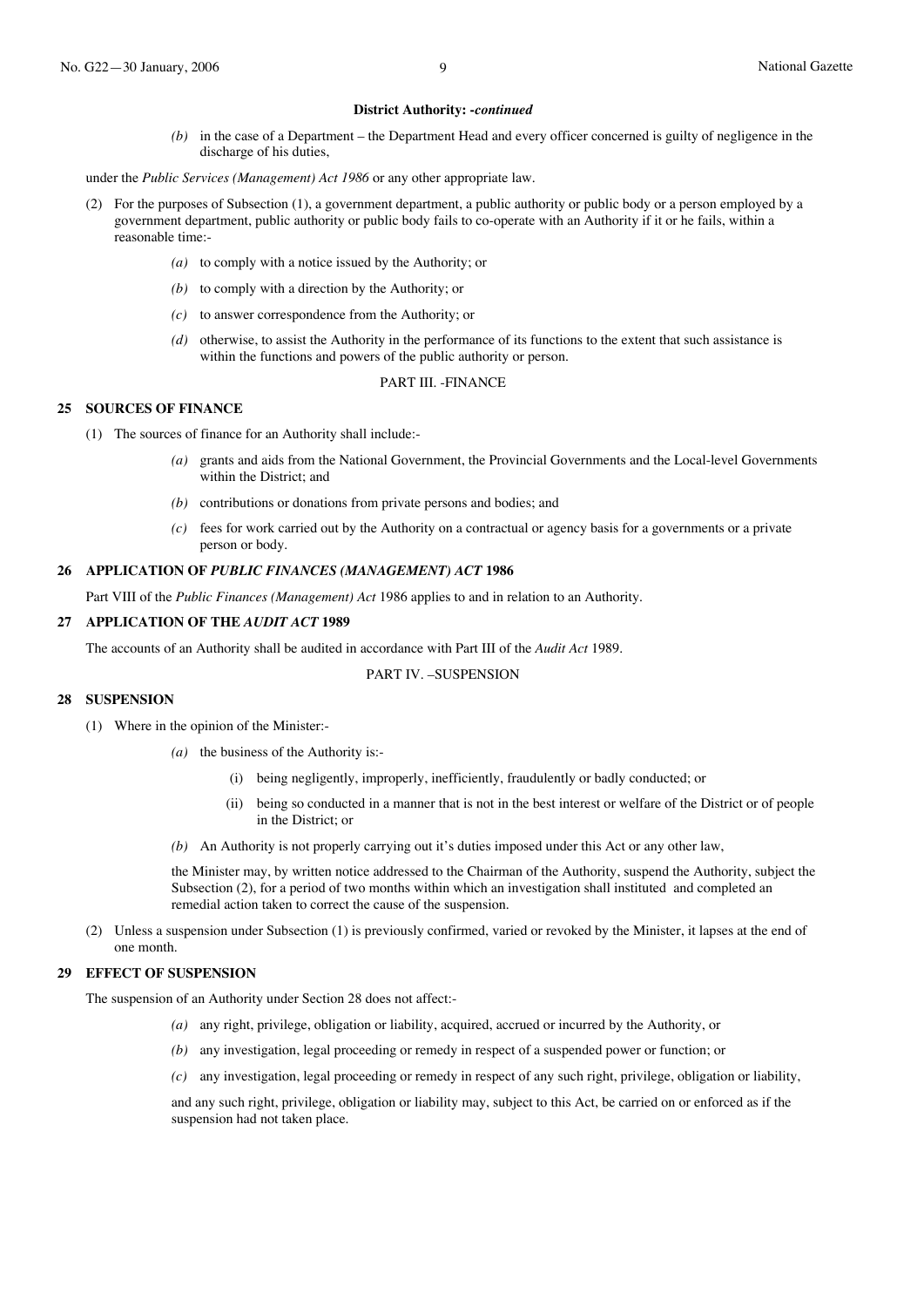#### **30 APPOINTMENT OF MANAGER**

- (1) Where an Authority is suspended under Section 28, the Minister shall appoint a person to be the Manager for the Authority.
- (2) Subject to any direction of the Minister, a Manager;-
	- *(a)* Has and may exercise on behalf of the Authority, such of the suspended powers and functions of the Authority as are specified by the Minister in the instrument; and,
	- *(b)* Has such other powers, functions, duties and responsibilities as are prescribed
- (3) Subject to the *Salaries and Conditions Monitoring Committee Act* 1988, the terms and conditions of appointment of the Manager are as determined by the Minister.

#### PART V. –MISCELLANEOUS

#### **31 AGENCY FUNCTIONS**

An Authority may perform duties or responsibilities on behalf of the National Government, Provincial Government, Local-level Government, or any other public body or instrumentality, as an agent or instrumentality of the National Government, Provincial Government, Local-level Government, the public body or instrumentality, as the case may be, and on such terms and conditions as are agrees upon.

#### **32 PROTECTION FROM PERSONAL LIABILITY**

The Chairman, Deputy Chairman or a member of the Authority, is not personally liable for any act or default of himself or the Authority or for the purposes of this Act

#### **33 CONFIDENTIALITY**

- (1) The Authority shall take all reasonable steps to protect from unauthorized use or disclosure, information given to it in confidence in connection with the performance of its functions or the exercise of its powers under this Act
- (2) For the purposes of Subsection (1), the disclosure of information as required and permitted by any law of court of competent jurisdiction shall be considered authorized use and disclosure of the information.
- (3) For the purposes of Subsection (1), the disclosure of information by a person for the purposes of performing that person's functions as:-
	- *(c)* person providing secretarial services to the Authority; or
	- *(d)* member of the support staff of the Authority; or
	- *(e)* member of the Authority

shall be considered authorized use disclosure of the information

#### **34 REGULATIONS**

The Head of State may, acting on advice, make regulations not inconsistent with this Act, prescribing all matters that by this Act are required or permitted to be make or that are necessary or convenient to be prescribed for carrying out or giving effect to this Act.

> Printed and Published by K. Kaiub, Government Printer, Port Moresby, -35.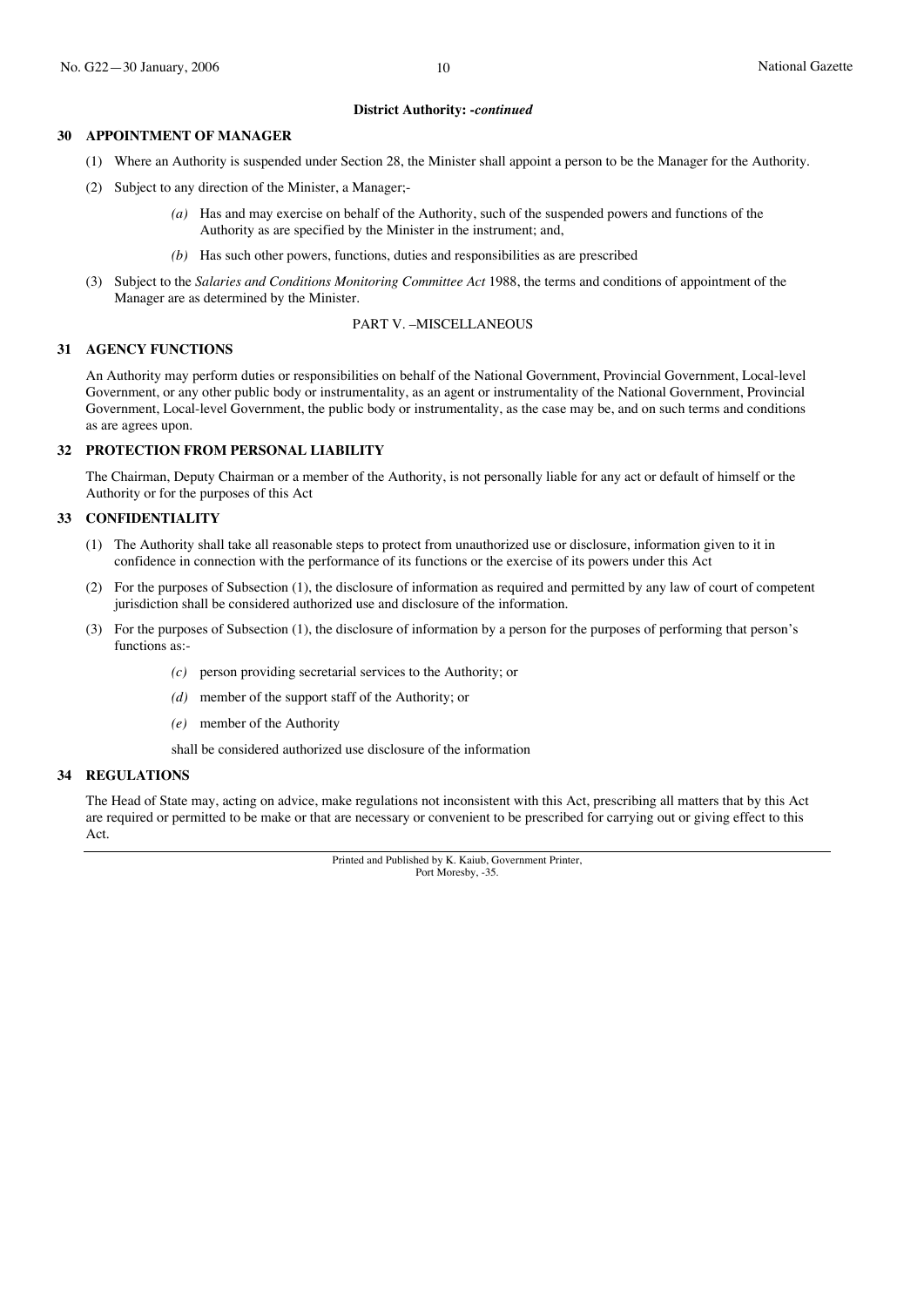## PAPER TWO

# IMPROVED DECENTRALIZATION: THE WORK OF THE PUBLIC SECTOR REFORM ADVISORY GROUP1

#### **Graham Tuck**

The Public Sector Reform Advisory Group (PSRAG) was established with twelve appointed members by the previous prime minister, Sir Mekere Morauta, to give independent advice on any public sector reform matter that it thinks proper. The present prime minister has seen fit to have PSRAG continue with this work.

PSRAG's first report, issued in October 2002, contained twelve priority initiatives, most of which were generally well received. However, one of those initiatives, number 9, was ignored. Initiative 9 was for direct funding to local-level governments (LLGs) in line with the intent of the *Organic Law on Provincial Governments and Local-level Governments* (OLPGLLG), and for a review of the Department of Provincial and Local Government Affairs (DPLGA) to identify its responsibilities and resource requirements to fulfill those responsibilities. The main aim was strengthening the operations of DPLGA in relation to LLGs.

The lack of action on initiative 9 has spurred PSRAG to take a broader view of difficulties concerning decentralization, resulting in its second report, titled *Improved Decentralisation*. My comments are based on this second report, and generally restricted to the contents of chapters 1 and 2, although some leeway is allowed for drifting into brief references to recommendations in other chapters and related matters. Sir Barry Holloway is deputy chair of the PSRAG, and in that capacity will discuss in future National Research Institute (NRI) seminars some other aspects of the report, including proposed reforms to the provincial government and local-level government system and strengthening of communities.

NRI printed 100 copies of the PSRAG's draft report, and these have been distributed as part of PSRAG's consultation process. This is a draft version only, and PSRAG has agreed that five of the 29 recommendations be amended to reflect latest ideas, and parts of text also

need revision. Irrespective of those changes, it is surprising how little substantial criticism has surfaced during the four months since its distribution, concerning the overall thrust of the report or its details.

Chapter 1, 'Principles and introductory outline of the report', commences by citing initiative 9 in the first report, then deals with the need for reform and related matters, and describes six principles identified by PSRAG for testing decentralization issues. For convenience, the various headings are retained.

## Earlier recommendations

The national government adopted the first report of the PSRAG, which was issued in October 2002. Action has been taken on most recommendations, but not Priority Initiative number 9:

Restoring Capacity to Governments by:

- giving priority to the direct funding of Local-level Governments in accordance with the intent and spirit of the Organic Law on Provincial Governments and Locallevel Governments (OLPGLLG); and
- enabling the Public Sector Reform Management Unit (PSRMU) to conduct an immediate review of the Department of Provincial and Local Government Affairs (DPLGA) with regard to budgeting, and staff capacity for proactive service operations through Local-level Governments, to become effective next year.

The PSRAG based this recommendation on:

- support for direct assistance by the national government to LLGs, as provided for by the OLPGLLG;
- support for the OLPGLLG, without major legislative amendments; and
- central agencies realigning activities to achieve these objectives.

This soft approach to kick-start community development did not eventuate. Lack of action has left LLGs largely irrelevant.

## Pressures for reform

Since then, awareness of a need to improve the system of decentralization has grown. Responsible leaders agree that the present three-level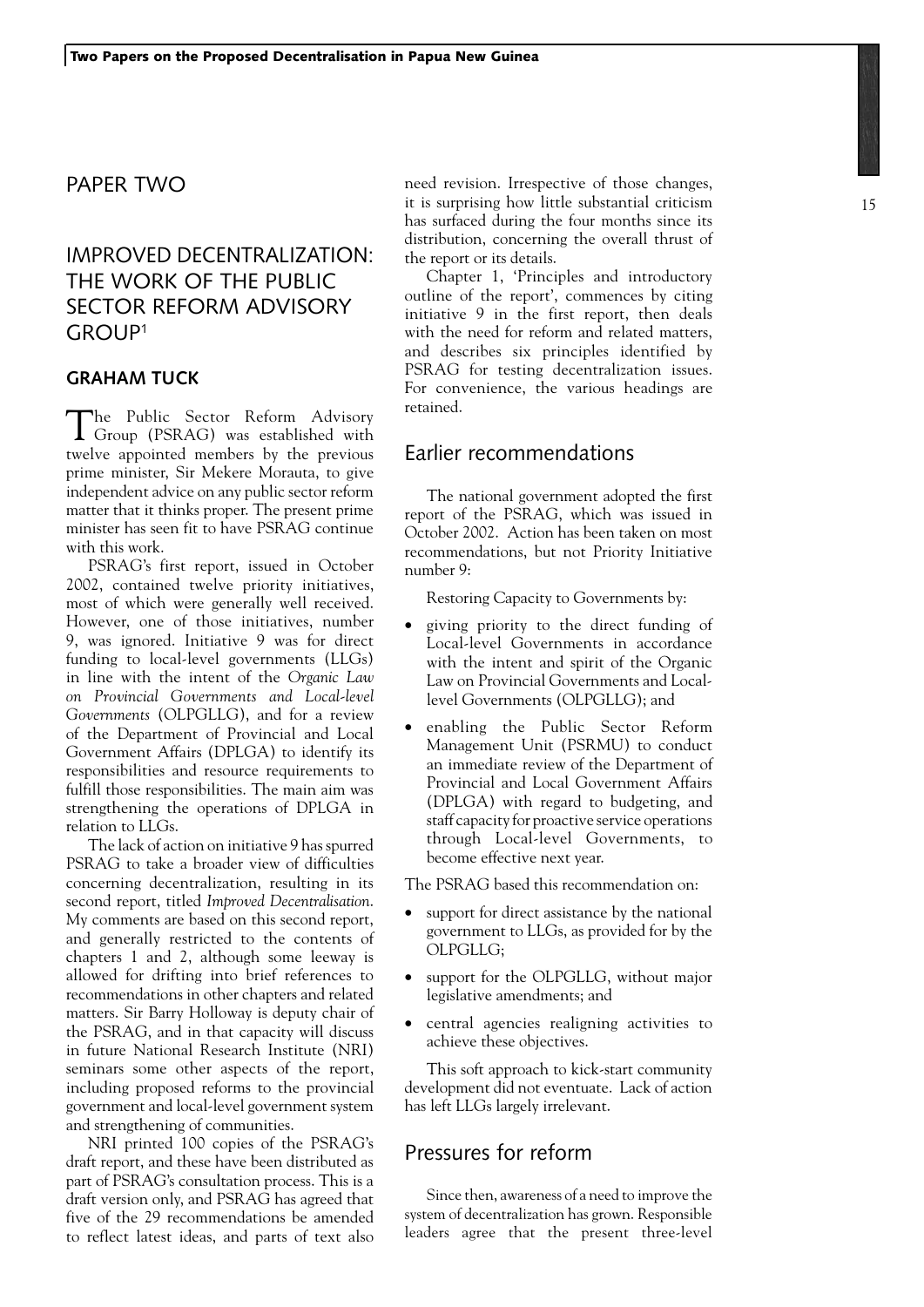legislative system is expensive and inefficient. It does not satisfy the basic requirements of most citizens, and has not produced enhanced economic development. It has contributed to the nation's declining human development.

The prime minister summarized the national perception at the National Development Forum in 2004, at which he stated that:

- a review of decentralisation is overdue:
- the present system stifles community initiative and empowerment;
- the national government must support communities to become its partners;
- Papua New Guinea must avoid an economy of 'haves' and 'have nots';
- • budget strategies should inject cash into communities to stimulate self-reliance and productivity;
- a more appropriate model of decentralisation is required to achieve social harmony, better living standards, and greater wealth; and
- • to attain these objectives, Papua New Guinea must incorporate the Fifth National Goal and Directive Principle, which is 'to achieve development primarily through the use of Papua New Guinean forms of social, political, and economic organisations'.

## Government structures

The prime minister's comments were founded on the concern that government structures are too complex. Papua New Guinea now has three levels of government:

- a parliament comprising representatives of 20 provincial electorates and 89 open electorates;
- 18 provincial governments, plus the National Capital District Commission, mostly comprising *ex-officio* members; and
- some 299 local-level governments in 18 provinces, plus the Motu Koitabu Council and three urban local-level governments in the National Capital District (NCD).

The nation has three-levels of administration:

- national departments and agencies, some with direct responsibilities at the provincial level;
- 18 provincial administrations, and the NCD administration; and

83 district administrations under the 18 provincial administrations.

In addition, there is:

- the Autonomous Bougainville Government and its LLGs, under its own constitution; and
- the Bougainville Provincial Administration and its district administrations, under special arrangements.

## Recent actions by the national government

The national government has:

- instructed a review of the OLPGLLG; and
- funded the review by the National Economic and Fiscal Commission (NEFC) of intergovernmental finance, which has required:
	- $\triangleleft$  identifying current actual functions of each level of government;
	- $\triangleleft$  determining the cost of delivering services in each district and province; and
	- $\dots$  quantifying internal revenue generated at the provincial level.

The Commission's reviews are intimately connected to the operations and finances of provincial governments and LLGs. The implementation of recommendations requires amendment to the OLPGLLG.

The Medium Term Development Strategy embodies the Overarching Development Strategy 2005-2010 defined as:

export-driven economic growth, rural development, and poverty reduction, including through good governance and the promotion of agriculture, forestry, and fisheries and tourism, on an ecologically sustainable basis. The strategy will be realised by empowering Papua New Guineans, especially those in rural areas, to mobilise their own resources for higher living standards.

The key to this strategy is empowering people to mobilize their own resources as a catalyst to development.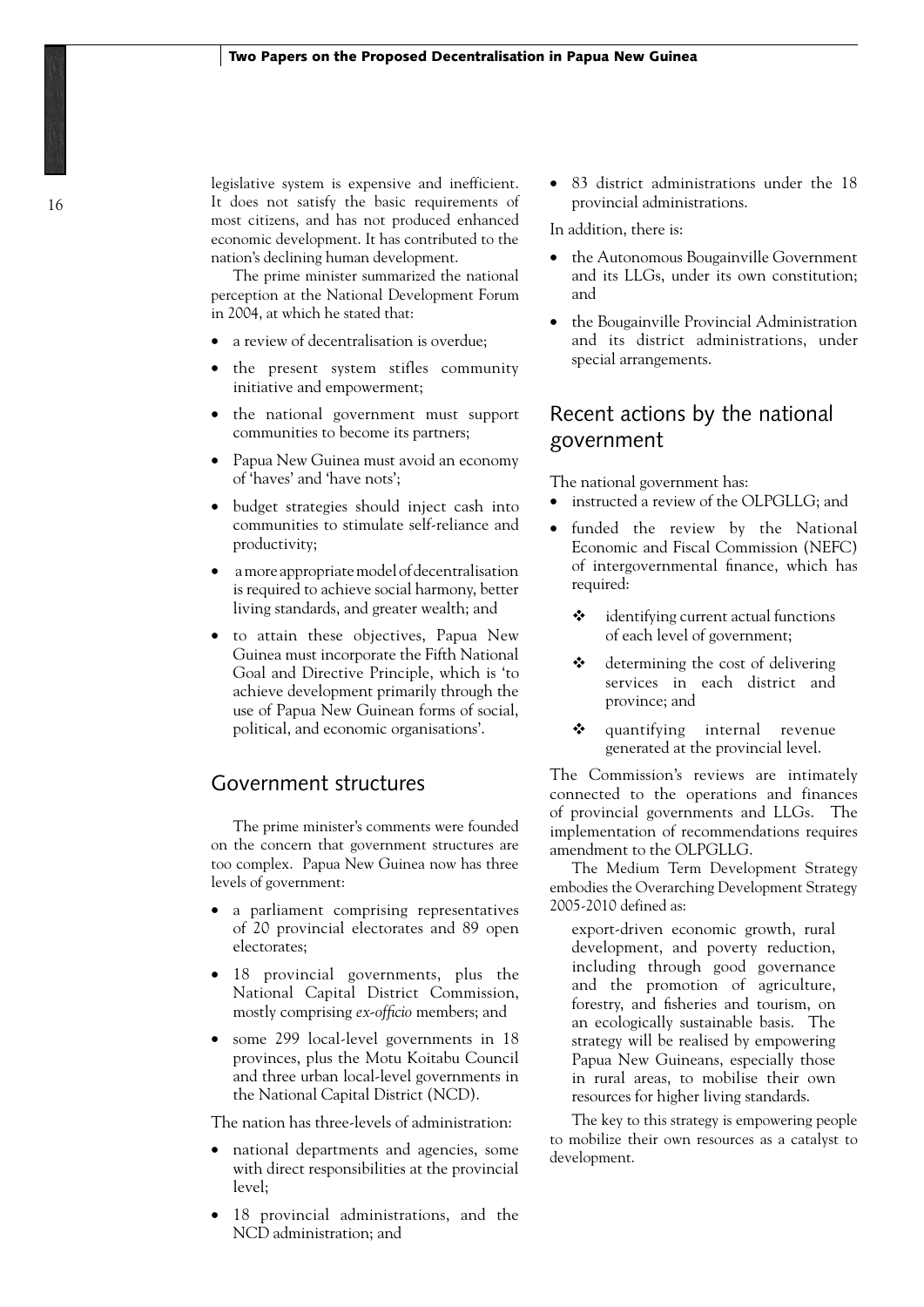# Six principles concerning decentralization

In light of these considerations, the PSRAG identified six principles to test decentralization issues. The six principles are:

- the Fifth National Goal:
- national government support;
- maintaining integrity of office;
- holding one office at a time;
- eliminating inefficiencies; and
- change only when justified.

#### **The Fifth National Goal**

Decentralization matters should generally conform with, and certainly not derogate from, the Fifth National Goal of the *Constitution of the Independent State of Papua New Guinea.*

The Fifth National Goal states:

### **PAPUA NEW GUINEAN WAYS**

We declare our fifth goal to be to achieve development primarily through the use of Papua New Guinean forms of social, political, and economic organisation.

## **WE ACCORDINGLY CALL FOR:**

- (1) a fundamental reorientation of our attitudes and the institutions of government, commerce, education, and religion towards Papua New Guinean forms of participation, consultation, and consensus, and a continuous renewal of the responsiveness of these institutions to the needs and attitudes of the people; and
- (2) particular emphasis in our economic development to be placed on small-scale artisan service, and business activity; and
- (3) recognition that the cultural, commercial, and ethnic diversity of our people is a positive strength, and for the fostering of a respect for, and appreciation of, traditional ways of life and culture, including languages, in all their richness and variety, as well as for a willingness to apply these ways dynamically and creatively for the tasks of development; and
- (4) traditional villages and communities to remain as viable units of Papua New Guinean society, and for active steps to be taken to improve their cultural, social, economic, and ethical quality.

This goal is pertinent to decentralization, because any decentralization that deviates from direct interaction with most people is not appropriate.

The Fifth National Goal is not resistant to change. All societies change. Development by use of Papua New Guinean forms of social, political, and economic organization means integration of development by the people and for the people, as close to their terms and interests as possible.

The Constitution at s.25 ['Implementation of the National Goals and Directive Principles'] states:

- (2) …. it is the duty of all governmental bodies to apply and give effect to them (National Goals and Directive Principles) as far as it lies within their respective powers.
- (3) Where any law, or any power conferred by any law (whether the power be of a legislative, judicial, executive, administrative, or other kind), can reasonably be understood, applied, exercised, or enforced, without failing to give effect to the intention of the Parliament or to this Constitution, in such a way as to give effect to the National Goals and Directive Principles, or at least not to derogate them, it is to be understood, applied, or exercised, and shall be enforced, in that way.

#### **National government support**

Decentralization must be structured so that assistance, advice, and resources from the national government go direct to the level of government which interacts with communities. Papua New Guinea is a unitary state. More provincial autonomy is not automatically more progressive decentralization.

The Parliamentary Bi-Partisan Select Committee on Provincial Government had a clear view of this, as well as the consequent need of direct national government support for that level of government where participation by citizens is best achieved. Instead of recommending the abandonment of national responsibilities to lower levels of government, the Committee recommended a unified national public service to serve and monitor provincial governments and local-level governments, while grants and other resources from the national government, plus devolved taxing powers, form the basis for subnational revenues.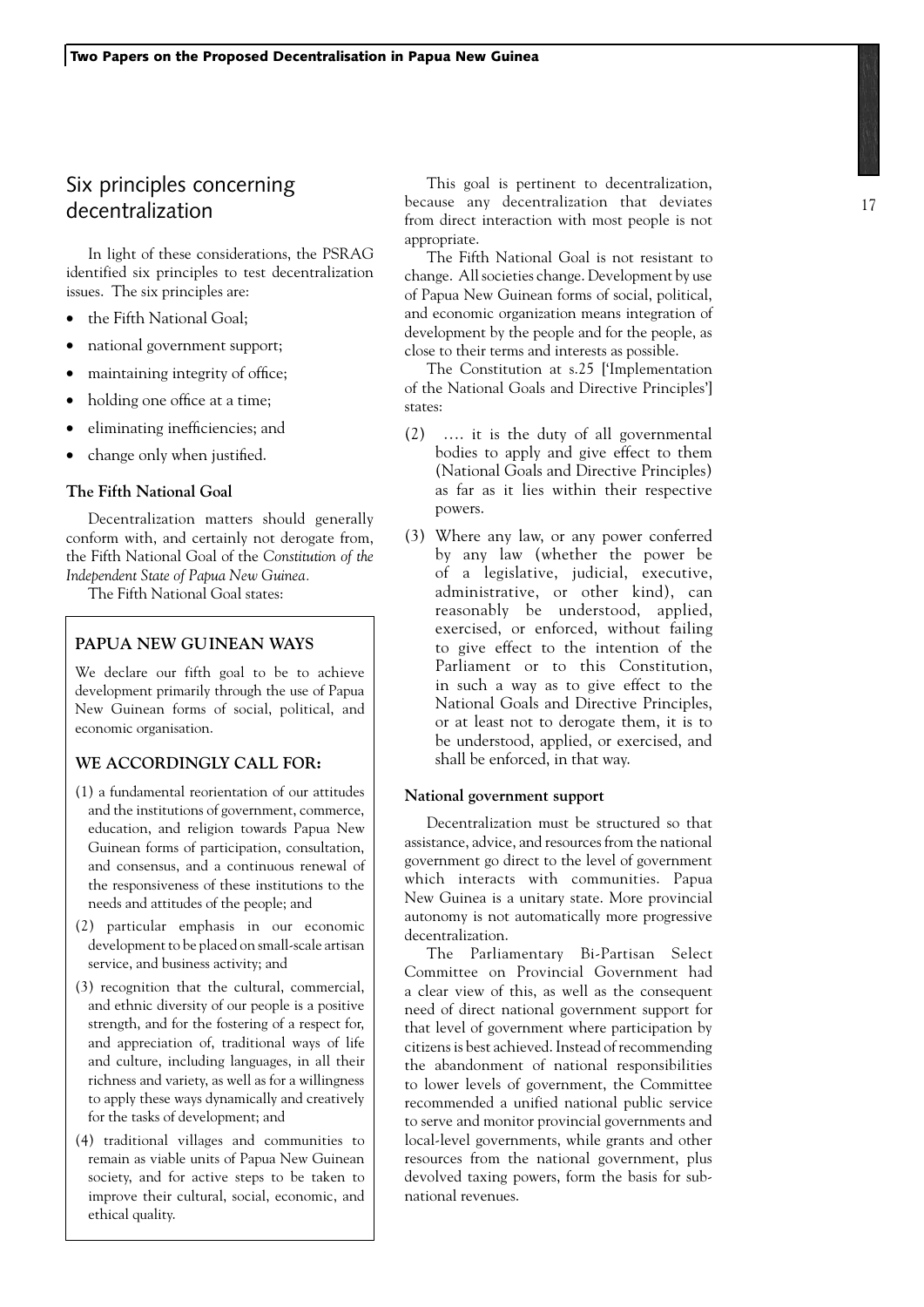The Committee saw the need for increased national assistance for LLGs. It proposed:

a Commission for Urban and Rural Councils. The Commission shall comprise key advisers in law, finances and budgets, economics, engineering, and so on. The Commission shall also manage, supervise, control, provide training, and supply, all auxiliary public service for all councils throughout the country. Under this Commission, Village Services shall be construed as the most important unit, playing the crucial role in the provision of capacity, training, monitoring, and implementation of policies. Key areas of the Village Service Program shall include council staff, peace officers, village court magistrates and clerks, land mediators, village census recorders, and extension officers in various resource sectors vital to village progress.

Little of this proposal translated into the OLPGLLG. The few provisions are not used.

The PSRAG takes up elements of this proposal by the Committee, including establishment of a commission for local government as now stated in Recommendation 27.

#### **Maintaining integrity of office**

Integrity of office must remain under national control. Effective decentralization does not devolve more responsibilities than can be handled at any level. Papua New Guinea is best served by retaining national control of offices that require great integrity. For this reason, offices in the judicial system, police, Ombudsman Commission, Office of the Auditor-General, and so on, must be under direct national control.

The corollary is that the greater the devolution of an office to lower control, the more parochial pressures may corrupt the integrity of that office. For example, a provincial judicial system can be compromised by local pressure when it has no extra-provincial authority to support, monitor, guide, or control its activities.

All occupants of political office (and others) answer to the Leadership Code concerning integrity of office. Similarly, holders of all other public offices must ultimately answer to the national government for their performance.

## Holding one office at a time

The Constitution provides at s.254(*b*) that in principle 'no person shall hold more than one public office at the same time except where one such office is so much associated with, or related to, another, or where the holding of one such office is so relevant to the holding of another, as to make it desirable that the offices be held jointly'.

Administrative offices appear to comply with this, but the legislation now provides for a complexity of interrelated political offices that dissipates focus of office holders and may possibly offend against the intention of s.254(*b*). This is examined under the heading 'Complexities of Offices' and leads to Recommendation 1 concerning a complete break between membership of lower level government and that of parliament.

The implementation of Recommendation 1 will fulfill the requirement of the principle that one office should be held at a time that PSRAG considers fundamental to effective decentralization.

#### **Eliminating inefficiencies**

Where possible, changes should reduce inefficiencies and barriers.

#### **Change only when justified**

Change should only be made when substantial benefits accrue. Substantial changes in the past were ill conceived, and few benefits resulted. There has been a trend not to sustain and finetune reasonably successful models, but to abandon them for untried models.

Chapter 2 is titled 'Learning from the Past'. It examines decentralization from 1949 to the present, and indicates matters that appear to be successful and not successful that are taken up in subsequent chapters and lead to formation of some of the report's 29 recommendations. For convenience, headings are again retained.

## Introduction to chapter 2

National development and poverty alleviation depend on improved sub-national service delivery. Achieving this objective requires overcoming economic and social disparities between regions and urban and rural areas, and reforming the fiscal, political, and administrative framework in which sub-national governments operate.

Papua New Guinea's history of decentralization reveals that, when properly supported, local governments met many needs, but they were replaced. By contrast, the two versions of decentralization since 1975 which focused on provincial governments, have achieved little of value. Neither system of provincial government has interacted meaningfully with most people,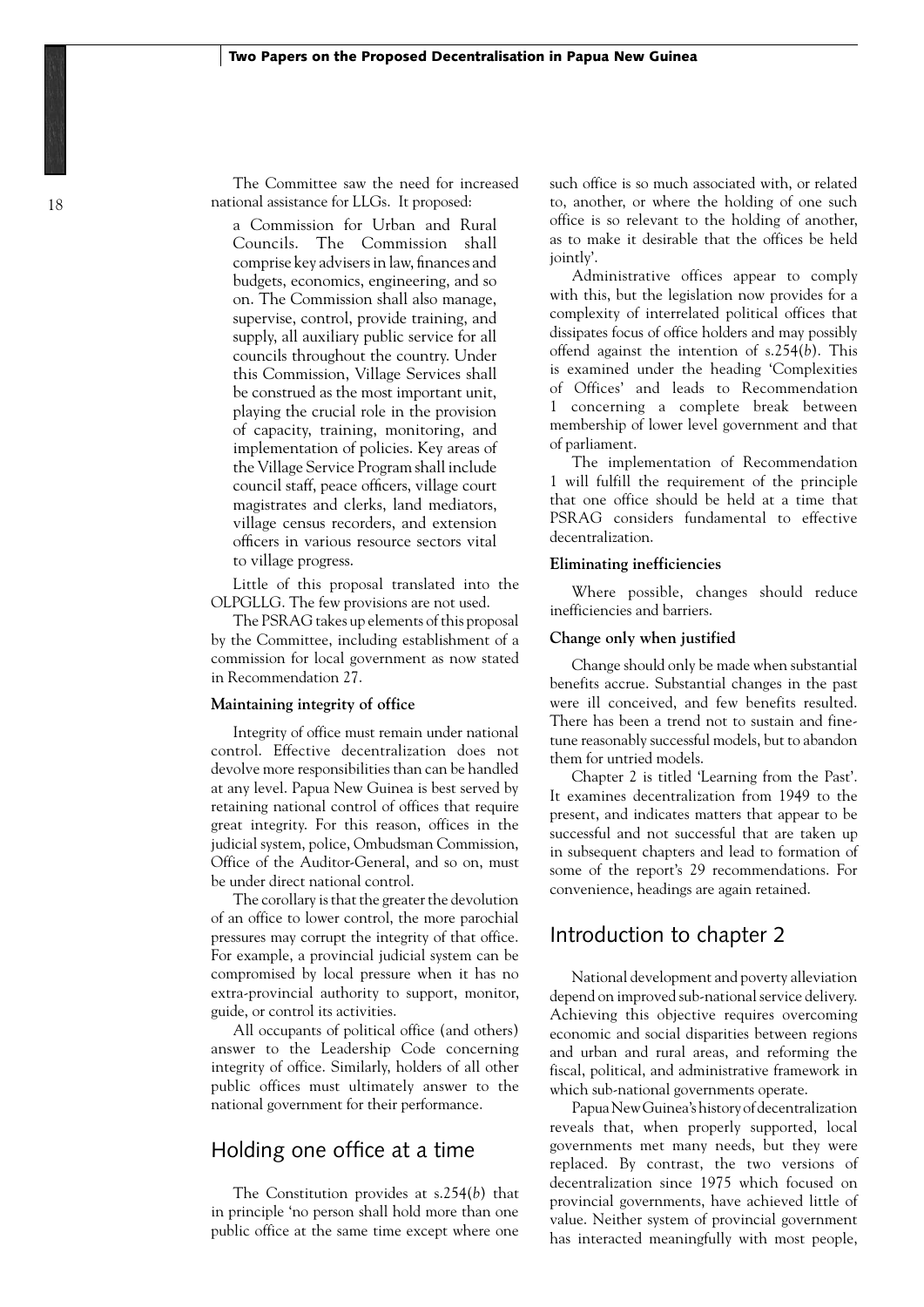and neither system has generated substantial improvements to services. Both systems were associated with declining social indicators. The review suggests that more emphasis needs to be placed on local government.

## Decentralization, 1949-1976

Local government:

- introduced democratic elections to most Papua New Guineans;
- promoted a structured system of planning and budgeting, and
- promoted community self-help through a head tax and community work.

During its greatest success, from 1965 to 1975, local government required direct advice, management assistance, and financial aid from the administration. A range of generally tied grants and subsidies was available to local governments. The most significant was the Rural Development Program. This funding was tied to:

- approved projects selected by councils, based on perceived community needs, and
- local initiatives to collect and allocate local resources to each project.

This was a time of innovation in community empowerment, as seen in Kainantu Council's scheme to establish *eria komuniti* as a form of ward committee, with the power to raise money for projects, by public subscription, receive money from the council, and operate bank accounts (*Local Government Act* 1963 [ss.39-55]). This innovation was lost under the subsequent provincial government system.

## Decentralization, 1976-1995

Before 1975, administration and government comprised two levels — the House of Assembly and national administration, and local government councils and the administrations they employed. The *Organic Law on Provincial Government*, which came into effect in 1976, introduced a three-level system of government — the national government, provincial governments, and local governments. Provincial governments were given authority over local governments.

With no direct national government support, most local governments became ineffective. Provincial governments assumed the more interesting and lucrative local government responsibilities, and absorbed the grants and subsidies. Few benefits trickled down from provincial headquarters to districts and villages.

By the late 1980s, services were deteriorating and the provincial system was failing most people. This resulted in the establishment of the Parliamentary Bi-Partisan Select Committee on Provincial Government. The Committee toured the nation and recommended improvements to the system of provincial governments. Many recommendations proposed ways to reinvigorate councils and community governments, and included direct national government intervention.

Between 1993 and 1995, another intervention illustrated the national government's capacity for making significant changes at community level. Regardless of provincial government control of local government matters, the national government directly intervened in local government and community matters. The Village Services Scheme (VSS) was initially stated as having at least K50 per head available for local government and community reinvigoration. A national budget allocation of some K35 million saw a dramatic expansion of the VSS in 1994. Village court officials and land mediators received a top-up allowance, village recorders and *tokples*  teachers were recruited, trained, and equipped, and councils and community governments were provided with direct grants for administration. These moves sparked immediate interest within communities and reactivated councils and community governments.

However, the introduction and operation of the OLPGLLG in mid 1995 saw these 1993-1995 developments overtaken by new policies. In mid 1995, statements were made that the OLPGLLG continued the VSS. However, although the OLPGLLG [s.93(1)(*b*)] refers to local-level government and village services grants, most initiatives of the VSS were abandoned.

# Decentralisation, 1995 to the present

The OLPGLLG, which applied to 18 provinces from mid 1995, and to Bougainville from 1999, purported to encapsulate recommendations of the Parliamentary Bi-Partisan Select Committee on Provincial Government. The Preamble to the OLPGLLG states that the system of provincial governments and LLGs is established for purposes of:

- (i) maintaining our identity as a sovereign united nation; and
- (ii) promoting equal opportunity and popular participation in government, at all levels; and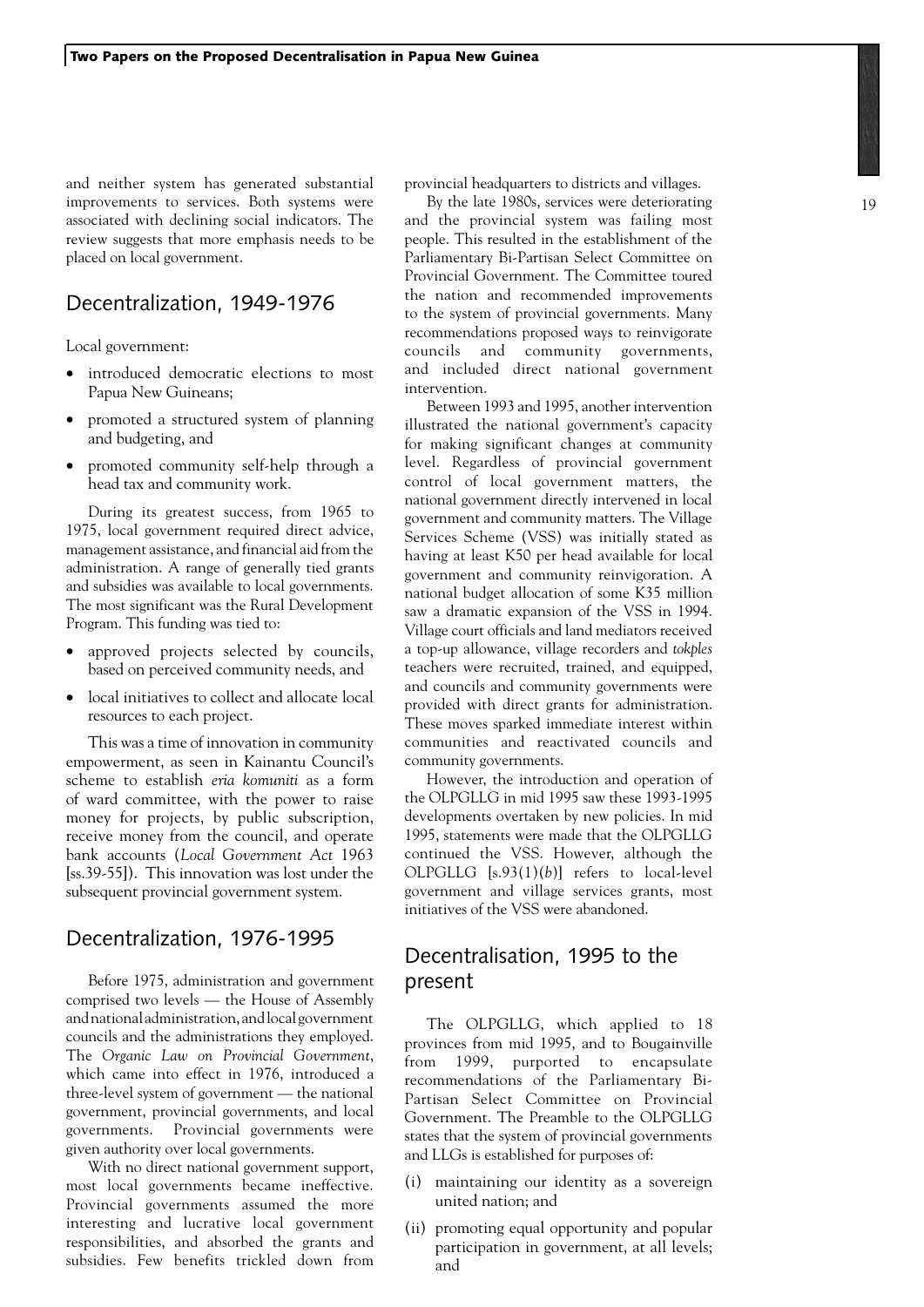- (iii) providing especially the basic humanneeds for water, health, education, transportation, communication, accommodation, and social order, through economic selfreliance; and
- (iv) promoting responsible citizenship, through self-management, control, and accountability for one's actions.

These objectives are in accord with the Fifth National Goal.

The OLPGLLG contains conflicting provisions. It:

- (a) espouses 'responsible citizenship through self-management, control, and accountability for one's actions'*,* but generally does not provide for this to be achieved;
- (b)provides for direct grants formulated on a base amount of K20 per head, despite the national government's inability, or reluctance, to pay the guaranteed amounts;
- (c) provides for the Salaries and Remuneration Commission to determine councillors' allowances, but does not clarify the funding source for these entitlements;
- (d)fails to provide for the scope of internal revenue, earlier established by the *Local Government Act* 1963; and
- (e)reduces the autonomy of LLGs (and provincial governments) by eliminating their right to employ staff according to their needs, or to operate and maintain their own accounts.

Key features of the reform are the relocation of LLGs under national government control, and the national government's direct allocation of grants to LLGs.

## Complexity of offices

The move has been to more complex systems, which are less able to operate effectively. The multiple political offices that are linked to those who hold the substantive offices of ward councillor or seats in parliament representing provincial electorates or open electorates, illustrate this.

Under the *Local-level Governments Administration Act* 1997, a ward councillor is:

- automatically chairperson of the ward development committee [s.27(*a*)];
- eligible for appointment to committees of the LLG [s.25(1)(*b*)];
- eligible for appointment as deputy head of the LLG [s.13(2)]; and
- eligible for election as head of the LLG  $[s.12(1)(b)].$

Under the OLPGLLG, if the ward councillor is elected as head of the LLG, he or she is, in turn:

- automatically a member of the JDPBPC  $[s.33A(2)(c)];$
- automatically a member of the provincial assembly [ss.10(3)(*b*), 10(3)(*c*)];
- • eligible for appointment as deputy provincial governor  $[s.18(2)]$ ;
- automatically a member of the provincial executive council, if appointed deputy governor [s.23(2)(*a*)];
- eligible for appointment as chairperson of a permanent committee of provincial executive council, which, in turn means membership of the provincial executive council [s.23(2)(*b*)];
- eligible for appointment to committees of the provincial assembly  $[s.16A(2)]$ ; and
- eligible for appointment as chairperson of the JPPBPC, if a member of the provincial executive council  $[s.25(2)(a)].$

Under the OLPGLLG, a member of parliament (MP), who represents a provincial electorate is:

- automatically a member of every JDPBPC in the province  $[s.33A(2)(b)];$
- automatically provincial governor  $[s.17(2)];$
- automatically chairperson of the provincial executive council [s.23(3)]; and
- eligible for appointment to permanent parliamentary committees and sessional and select committees (see Constitution ss.118(4), 121, 123), and to be chairperson or deputy chairperson of such committees (see Constitution s.119(2)).

Under the OLPGLLG, each MP representing an open electorate is:

- automatically chairperson of the JDPBPC  $[s.33A(2)(a)];$
- automatically a member of the provincial assembly [s.10(3)(*a*)];
- automatically a member of the JPPBPC  $[s.25(2)(b)];$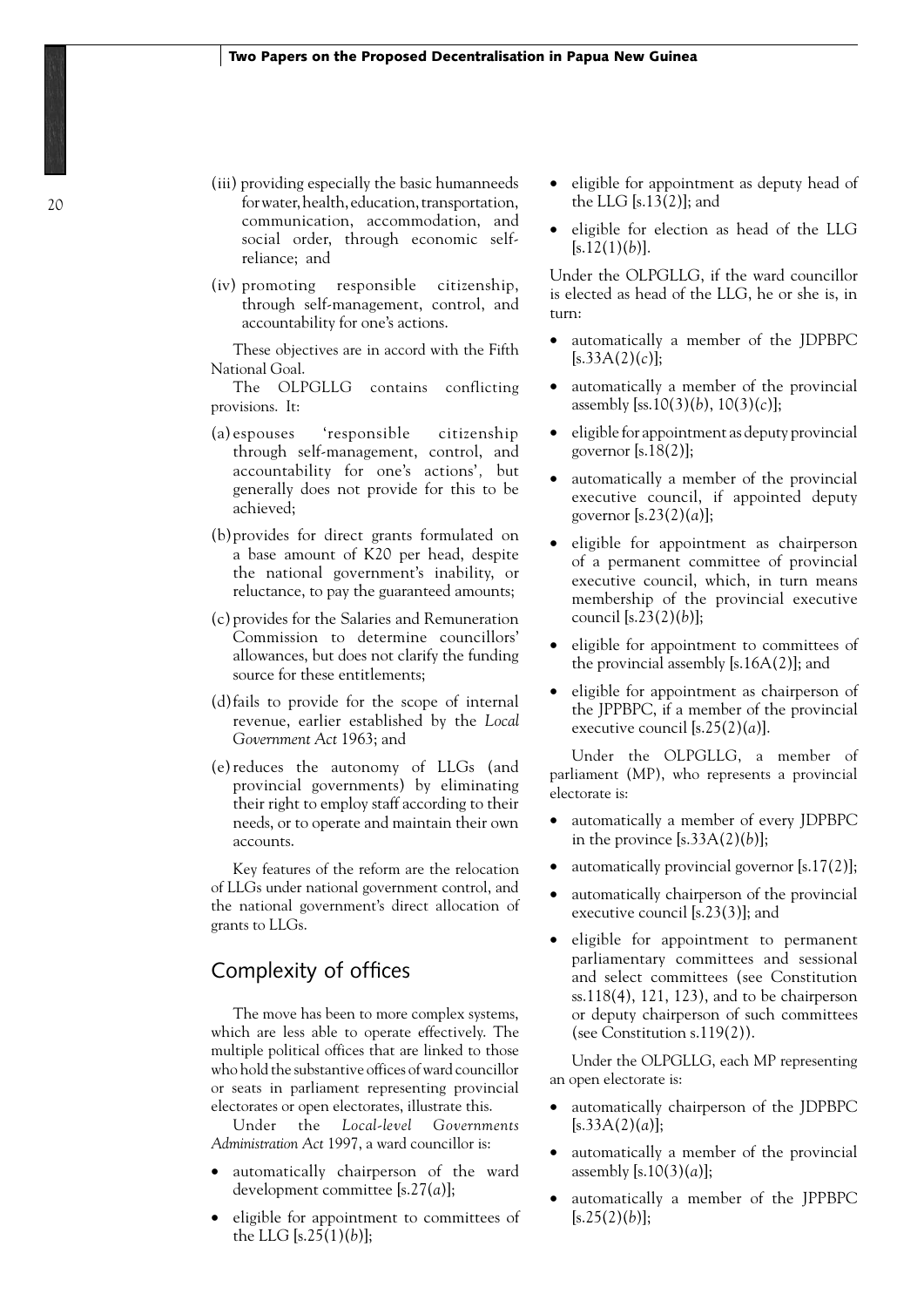- eligible for appointment as chairperson of a committee of the provincial executive council, which, in turn, means automatic membership of the provincial executive council [s.23(2)(*b*)];
- eligible for appointment to committees of the provincial assembly  $[s.16A(2)];$
- • eligible for appointment as a minister of the government (see Constitution s.141(*a*)), which, in turn, means membership of the National Executive Council (see Constitution s.149(2));
- • eligible for appointment to permanent parliamentary committees and sessional and select committees (see Constitution ss.118(4), 121, 123), and to be chairperson of such committees (see Constitution s.119(2)); and
- • eligible to hold another office, such as speaker, deputy speaker, or prime minister (see Constitution ss.107(2), 141(*a*)).

Since 1997, there has been one legitimate and several purported elections of heads of LLGs to the office of provincial governor, which make further crossovers. These examples illustrate complexities that detract from governance. For governance to improve, a shift to simplicity is required.

## Complexity of legislation

The move from one-level to two-level and three-level legislation has increased the complexity beyond the general capacity of governments at any level. This has been exacerbated by the redistribution of legislative functions with the coming into effect of the OLPGLLG*,* which has rendered almost all previous lower-level government legislation invalid.

Legislation in multi-level governments becomes more problematic as:

- • legislation has to be fitted into the framework of the legislation of the national and sometimes provincial governments;
- there is decreasing, and usually almost no access to law libraries and statutory draftsmen at local and usually provincial levels; and
- national agencies with limited resources tend to focus on national responsibilities rather than enabling local template

legislation to effect or facilitate provincial or legislation.

The results are seen very clearly in developments since the OLPGLLG came into effect. Some of the key pieces of supporting national legislation that are required by the OLPGLLG have not been enacted, and a number of important acts have been in place for decades but not amended to achieve compliance with the reform requirements of the OLPGLLG. Provincial governments and LLGs are partly crippled because most of the national acts that are required to enable them to raise their own revenue have either not been updated or not been enacted during the last ten years.

# Division of functions between levels of government

The effective operation of the three levels of government requires a clear statement of the functional responsibilities between each of those levels. This clear statement of functions needs to be accompanied by awareness at each level of the functional responsibilities, and a commitment and capacity to undertake these functions.

As responsibilities for a sector, such as education, health, infrastructure, law and justice, primary industries extension, and so on, fragment, so does the capacity to coordinate, ensure, and deliver services.

Review of each sector shows that, in significant areas, the division of functions within each sector has led to a progressive decline in the delivery of services to the districts. This decline has become more rapid following the coming into effect of the OLPGLLG.

# Balance of functions and finances between levels of government

The effectiveness of each level of government in a multi-level system depends on the appropriate distribution of functions, and of access to revenue for each level of government and administration. The access to revenue may be either by external revenue; that is, grants from one level of government to another, or by internal revenue; that is, the legal and administrative capacity of each level of government to generate revenue.

This appropriate distribution becomes all the more difficult with the increase in levels of government. The overall review of finance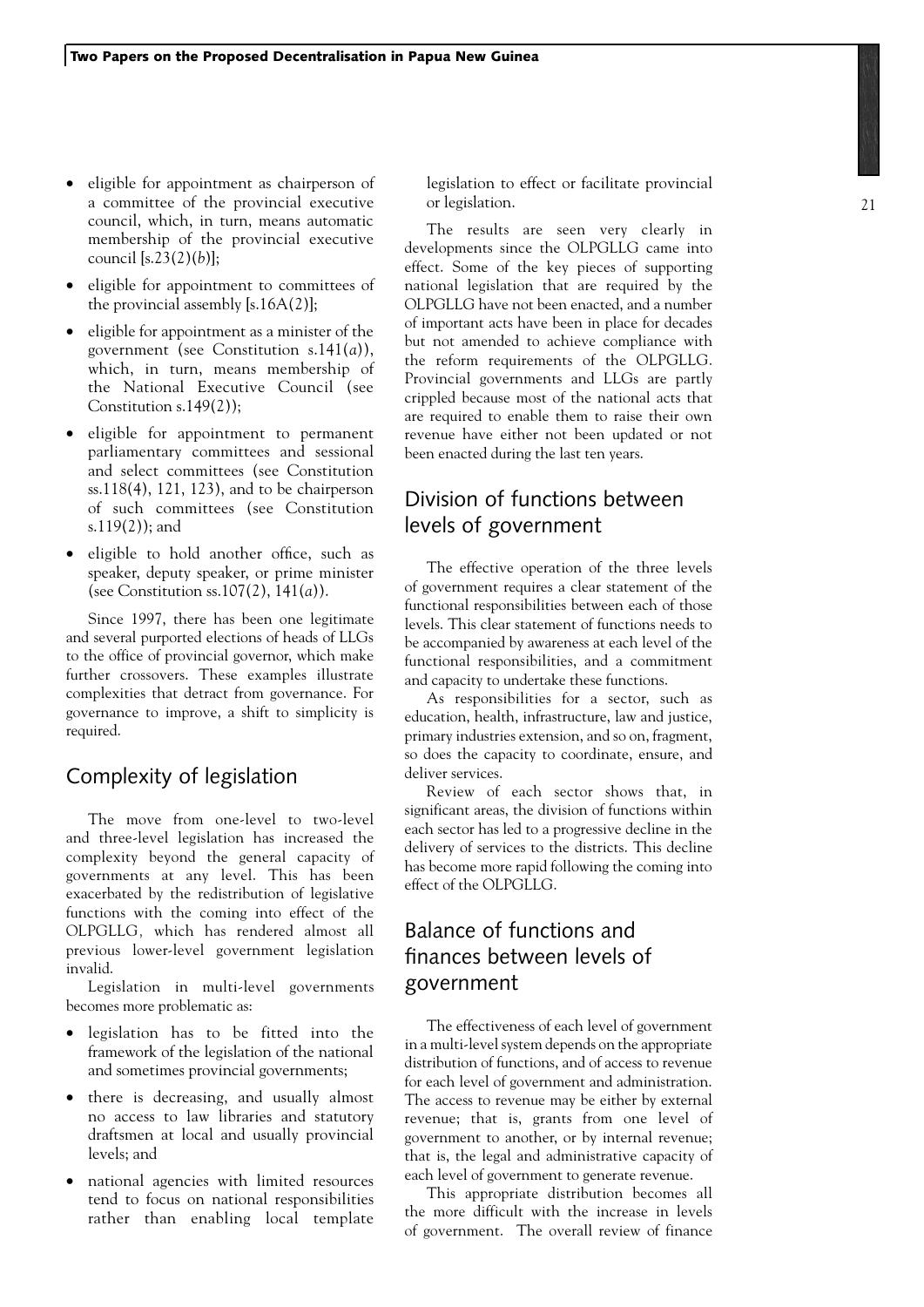is the responsibility of the NEFC. Preliminary findings show that capacity and willingness of the national government to either transfer funds to match functions or to empower the lower levels of government to generate internal revenue to match functions has declined. This decline has become increasingly evident with the introduction of the OLPGLLG in 1995.

## Complexity of administration

Analysis of the different levels of administration shows a declining ability to deliver services and provide and maintain infrastructure associated with complexity of the division of labour between different levels of administration. These are manifest at the district level with a lack of career paths, lack of training, absence of effective supervision and discipline, and inadequate equipment and facilities.

## Other concerns

Other provisions of the OLPGLLG cause problems. Provincial governments, as established by the OLPGLLG, are not popularly elected. They are, by and large, removed from promoting equal opportunity or popular participation in government, providing basic human needs through economic self-reliance, or promoting responsible citizenship through self-management, control, and accountability for one's actions. Most provincial governments are as far from direct interaction with people, as is Waigani.

Empowering people is not effective at the provincial level. Popular opinion from the late 1980s revealed dissatisfaction with ineffective provincial governments. This led to their replacement by the present version, but current criticisms indicate disconnection between provincial governments, service delivery, and empowerment of the people.

However, too much emphasis may be placed on criticism of individual provincial governments, when system failures at national, provincial, and local levels, in both political and administrative arenas, are at the heart of our difficulties.

Discontinuity between the objectives of the OLPGLLG and the systems of government which it establishes, is a major flaw. The failure of provincial governments to implement empowerment may be inevitable, given the lack of direct connection to most people. Their place one step down from the national government and one step up from local government, insulates them from the people.

## Summary

From these shifting policies, four related matters become apparent.

- Changes have substantial impact, but often little benefit.
- Concurrent with the devolution of responsibilities to the several successive versions of provincial government and local government, the national government has largely divested itself of the ability to deal with responsibilities at provincial and local levels.
- The nation has lost almost thirty years of opportunities. Experimentation and failures may be expected, when refining systems. However, to ignore the possibility of refining systems, and instead repeatedly adopt major changes and end up with no level of government that is competent to deal with the needs of most citizens, is a long-term failure.
- The trend has been from simple to complex models, each further removed from the capacity of the nation and needs of most citizens.

The combined effect of the 29 recommendations in this report is to present a paradigm shift in how decentralization is viewed. Instead of attempting to refine systems of government and responsibilities within a threelevel system in which national standards and basic social indicators are largely left to the whim or capacity of provincial governments and LLGs, this report cuts to the heart of the matter.

Papua New Guinea is a small developing nation that requires much simpler and more appropriate systems that more readily allow all citizens and community groups to participate in their own betterment through direct national government intervention. Thirty years of increasingly complex decentralization that has generally abandoned the interests of the majority of people, has proven to be a wasteful detour of little benefit to the nation.

Various earlier reports have clearly stated the need for empowering people to participate in their own betterment. For example, the report of the Parliamentary Bi-Partisan Select Committee on Provincial Government was strongly focused on national government action to reinvigorate communities and local government. However, policies to do this became subservient to accommodating provincial government,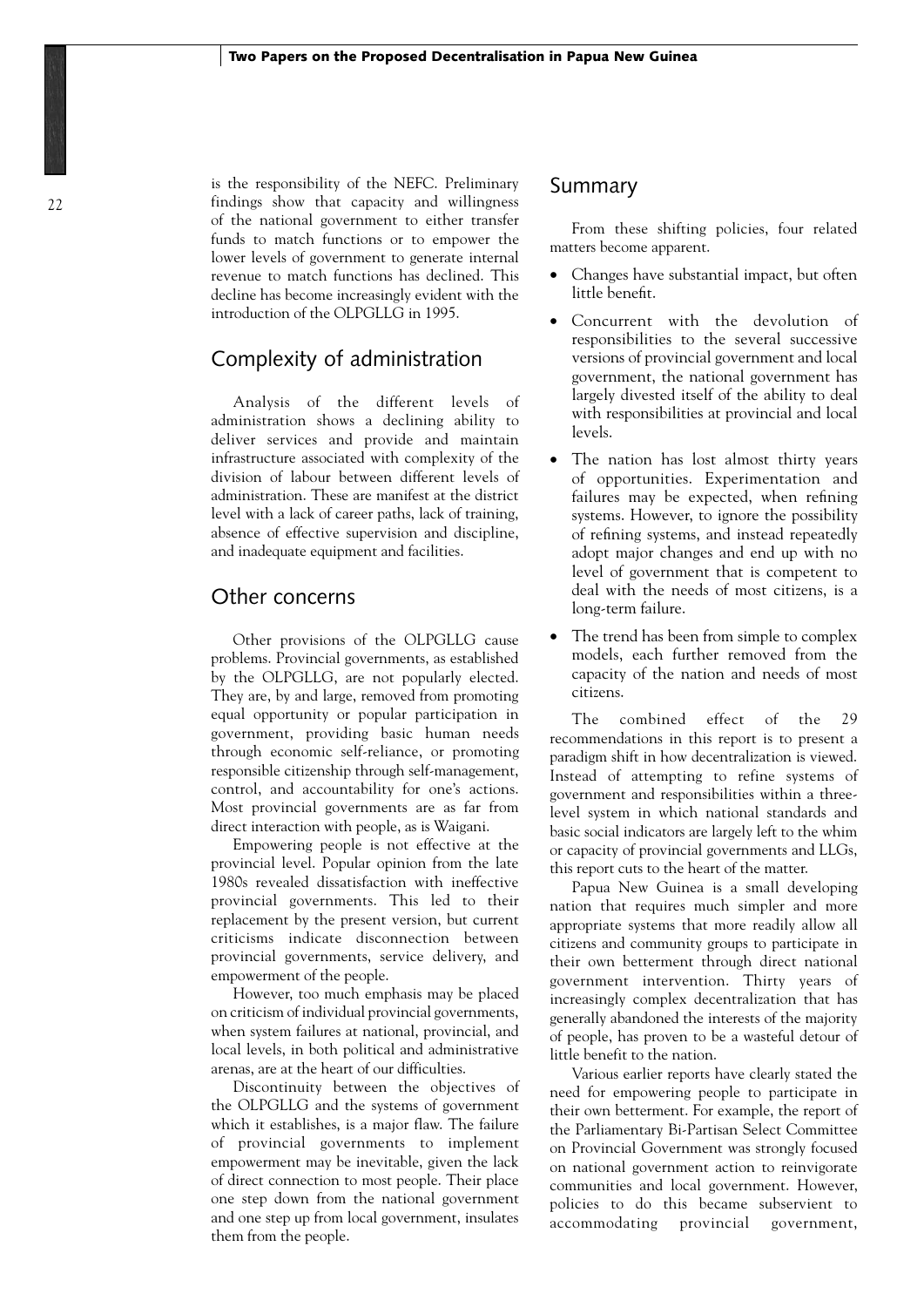as reflected in the OLPGLLG. Instead of entrenching more effective decentralization, the solid concepts offered by the committee became dissipated in an attempt to further refine the complex system based on the earlier *Organic Law on Provincial Government*.

Now, the PSRAG's recommendations build on those solid concepts. Instead of attempting to accommodate the present government framework, the PSRAG recommends the removal of all identified impediments.

The results may come as a shock to some leaders. However, the recommendations pass the litmus test of the six stated principles, and perhaps more importantly, meet the approval of the overwhelming majority of the many citizens and community groups consulted. Further refinement may be possible. After all, no system of government – national or local – is beyond improvement. Systems of administration can also be refined, but the basic structures must be appropriate and strong.

Also, the PSRAG has not considered the perplexing matter of most appropriate form of representation at a level higher than communities and wards. That is, representational government that crosses ethnic and community lines. Apart from recommending the abolition of provincial electorates and an increased number of seats in parliament for representatives of open electorates and women, the PSRAG leaves the parliament and local government as is.

The matter of representation may later be considered, as a refinement of the improved system of decentralization now recommended.

The PSRAG proposes 29 recommendations. These are developed and described in chapters 3 to 11 which will be dealt with in later seminars.

However, by way of a conclusion, recommendations derived from matters referred to in chapters 1 and 2 are now cited. These may be referred to again in later seminars, and should, of course, be studied in light of the combined effect of the 'Improved Decentralisation' report and all 29 recommendations.

- 1. The Constitution be amended at s.254(*b*) so that no person representing any subnational government can also be a member of parliament.
- 2. Provincial electorates and provincial seats in parliament be removed and the number of seats available for members representing open electorates be increased.
- 7. There be two levels of legislative government — the parliament and local government — and the provisions for provincial assemblies, be repealed.
- 8. The distribution of functions between the national government, provincial operations, and local governments be legislated by acts of parliament that provide for delegations to provinces according to circumstances and capacity, and not by an organic law.
- 12. Wards continue to be formed in sizes that are convenient for the people, in light of their affiliations and traditional communities. Where convenient, and where the number of wards is not excessive, current local-level governments be encouraged to merge into larger (i.e. district-wide) local-level governments.
- 17. Local-level governments may continue to collect head tax as a revenue source, and ward development committees and community groups be empowered by national legislation to collect project tax as seed money for community development projects.
- 18. The national government to make direct grants to local-level governments, and be set at an appropriate rate to meet their responsibilities.
- 19. Local-level governments to operate their own accounts, while provincial and district treasuries take on support and supervisory roles.
- 27. Supervision and support for local-level governments, including employment arrangements, be consolidated under a commission headed by a commissioner for local government.
- 28. A functional and expenditure review be carried out within and beyond the Department of Provincial and Local Government Affairs, to identify resources required for implementation of responsibilities, including the operation of the National Monitoring Authority and its provincial inspectorates, and provincial and district administrations.

## Author note

Graham Tuck is a member of the Public Sector Reform Advisory Group.

## Endnotes

<sup>1</sup> This paper was presented to a seminar at the National Research Institute on 6 April 2006.